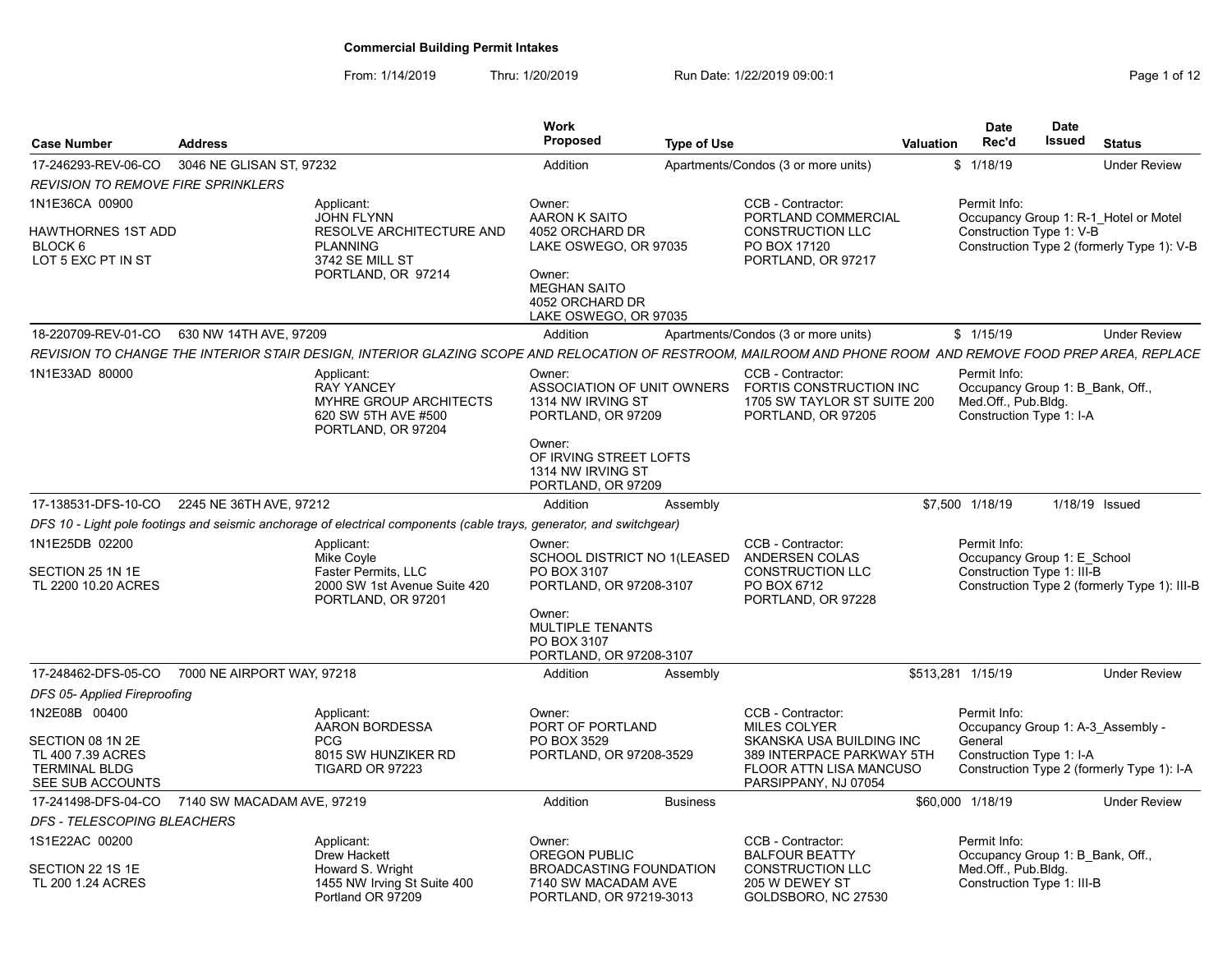From: 1/14/2019 Thru: 1/20/2019 Run Date: 1/22/2019 09:00:1<br>
Page 2 of 12

| <b>Case Number</b><br><b>Address</b>            |                                                                                                                                                                      | Work<br>Proposed                              | <b>Type of Use</b> |                                                 | Date<br>Rec'd<br>Valuation | Date<br>Issued                                                | <b>Status</b>       |
|-------------------------------------------------|----------------------------------------------------------------------------------------------------------------------------------------------------------------------|-----------------------------------------------|--------------------|-------------------------------------------------|----------------------------|---------------------------------------------------------------|---------------------|
| 17-210863-DFS-03-CO 2638 NW WILSON ST, 97210    |                                                                                                                                                                      | Addition                                      | <b>Business</b>    |                                                 | \$7,500 1/18/19            |                                                               | <b>Under Review</b> |
| DFS FOR CURTAIN WALL / WINDOW WALL SYSTEM       |                                                                                                                                                                      |                                               |                    |                                                 |                            |                                                               |                     |
| 1N1E29DD 00600                                  | Applicant:                                                                                                                                                           | Owner:                                        |                    | CCB - Contractor:                               | Permit Info:               |                                                               |                     |
| NORTH PORTLAND                                  | MIKE COYLE<br><b>FASTER PERMITS</b>                                                                                                                                  | NW WILSON 26<br>720 SW WASHINGTON ST #645     |                    | R & H CONSTRUCTION CO<br>1530 SW TAYLOR ST      | Med.Off., Pub.Bldg.        | Occupancy Group 1: B Bank, Off.,                              |                     |
| BLOCK 16                                        | 2000 SW 1ST AVE SUITE 420                                                                                                                                            | PORTLAND, OR 97205                            |                    | PORTLAND, OR 97205-1819                         |                            | Construction Type 1: V-B                                      |                     |
| LOT 15-18                                       | PORTLAND, OR 97201                                                                                                                                                   |                                               |                    |                                                 |                            | Construction Type 2 (formerly Type 1): V-B                    |                     |
|                                                 |                                                                                                                                                                      | Owner:<br><b>27 LLC</b>                       |                    |                                                 |                            |                                                               |                     |
|                                                 |                                                                                                                                                                      | 720 SW WASHINGTON ST #645                     |                    |                                                 |                            |                                                               |                     |
|                                                 |                                                                                                                                                                      | PORTLAND, OR 97205                            |                    |                                                 |                            |                                                               |                     |
| 17-229160-DFS-03-CO 2444 NW 28TH AVE, 97210     |                                                                                                                                                                      | Addition                                      | Factory/Industrial |                                                 | \$5,000 1/16/19            |                                                               | <b>Under Review</b> |
| DEFERRED: (2) 4 POST PARKING LIFTS              |                                                                                                                                                                      |                                               |                    |                                                 |                            |                                                               |                     |
| 1N1E29DB 00200                                  | Applicant:<br>Andrea Young                                                                                                                                           | Owner:<br>OSB2LAN28 LLC                       |                    | CCB - Contractor:                               | Permit Info:               |                                                               |                     |
|                                                 | <b>ZGF ARCHITECTS LLP</b>                                                                                                                                            | 3570 SW RIVER PKWY #1713                      |                    | Tom Severson<br><b>CENTREX CONSTRUCTION INC</b> |                            | Occupancy Group 1: A-2 Restaurant<br>Construction Type 1: V-B |                     |
|                                                 | 1223 SW WASHINGTON ST, STE                                                                                                                                           | PORTLAND, OR 97239-4545                       |                    | 8250 SW HUNZIKER ST                             |                            | Construction Type 2 (formerly Type 1): V-B                    |                     |
|                                                 | 200<br>PORTLAND, OR 97205                                                                                                                                            |                                               |                    | TIGARD, OR 97223-8260                           |                            |                                                               |                     |
| 18-279947-000-00-CO  1801 SE FRANKLIN ST, 97202 |                                                                                                                                                                      | Addition                                      | Factory/Industrial |                                                 | \$95,587 1/18/19           |                                                               | Under Review        |
|                                                 |                                                                                                                                                                      |                                               |                    |                                                 |                            |                                                               |                     |
| 1S1E11AC 06900                                  | TI FOR NEW CABINET & BOAT SHOP. PARTIAL CHANGE OF OCCUPANCY FROM "S-1" TO "F-1"; DEMOLISH (E) WALLS & BATHROOM; NEW BATHROOM, STAIR TO (N) MEZZANINE FOR OFFICE; NEW |                                               |                    |                                                 |                            |                                                               |                     |
|                                                 | Applicant:<br>LINDA BARNES                                                                                                                                           | Owner:<br><b>GIDEON HUGHES</b>                |                    | CCB - Contractor:<br>SAMARA CRAFT LLC           | Permit Info:               | Occupancy Group 1: F-1 Industrial Plant -                     |                     |
| SMITHS SUB & ADD EP                             |                                                                                                                                                                      | MERRYMAN BARNES ARCHITECT 3019 SE WOODWARD ST |                    | 3352 SE 13TH AVE                                |                            | Factory, Mod.Hazard                                           |                     |
| BLOCK <sub>2</sub><br><b>LOT 14</b>             | 4713 N ALBINA BLVD STE #304                                                                                                                                          | PORTLAND, OR 97202                            |                    | PORTLAND, OR 97202                              |                            | Construction Type 1: V-B                                      |                     |
|                                                 | PORTLAND, OR 97217                                                                                                                                                   |                                               |                    |                                                 |                            | Total Square Footage - Display Only: 3670                     |                     |
| 18-150782-REV-02-CO 110 NE M L KING BLVD, 97232 |                                                                                                                                                                      | Addition                                      | Hotel/Motel        |                                                 | \$1/14/19                  |                                                               | Under Review        |
|                                                 | 1. RELOCATE HRV UNIT (FROM GRID D/2.1 TO F/3) WHICH LEADS TO RELOCATION OF VERTICAL SHAFT THRU FLOORS 2 & 3. 2. RELOCATE GREASE FANS (FROM 4TH FLOOR ROOF TO NORTH F |                                               |                    |                                                 |                            |                                                               |                     |
| 1N1E35CB 03800                                  | Applicant:<br>MIKE COYLE                                                                                                                                             | Owner:<br>KEX PDX LLC                         |                    | CCB - Contractor:<br>R & H CONSTRUCTION CO      | Permit Info:               | Occupancy Group 1: A-2 Restaurant                             |                     |
| <b>EAST PORTLAND</b>                            | <b>FASTER PERMITS</b>                                                                                                                                                | 3050 SE DIVISION ST #270                      |                    | 1530 SW TAYLOR ST                               |                            | Construction Type 1: III-B                                    |                     |
| BLOCK 108                                       | 2000 SW 1ST AVE, SUITE 420                                                                                                                                           | PORTLAND, OR 97202                            |                    | PORTLAND, OR 97205-1819                         |                            | Construction Type 2 (formerly Type 1): III-B                  |                     |
| S 10' OF LOT 3<br>LOT 4                         | PORTLAND, OR 97201                                                                                                                                                   |                                               |                    |                                                 |                            |                                                               |                     |
| HISTORIC PROPERTY; POTENTIAL                    |                                                                                                                                                                      |                                               |                    |                                                 |                            |                                                               |                     |
| ADDITIONAL TAX                                  |                                                                                                                                                                      |                                               |                    |                                                 |                            |                                                               |                     |
| 18-183386-DFS-01-CO 829 SW 9TH AVE, 97205       |                                                                                                                                                                      | Addition                                      | Mercantile         |                                                 | \$43,000 1/16/19           |                                                               | Under Review        |
| <b>DFS FOR FIREPROOFING</b>                     |                                                                                                                                                                      |                                               |                    |                                                 |                            |                                                               |                     |
| 1S1E03BB 05700                                  | Applicant:                                                                                                                                                           | Owner:                                        |                    | CCB - Contractor:                               | Permit Info:               |                                                               |                     |
|                                                 | JOHN ELLETT<br><b>RUSSELL CONSTRUCTION</b>                                                                                                                           | TOM MOYER THEATRES<br>760 SW 9TH AVE #2250    |                    | <b>MIKE BROWN</b><br>RUSSELL CONSTRUCTION INC   | Station                    | Occupancy Group 1: M_Store, Service                           |                     |
|                                                 | 20915 SW 105TH AVE                                                                                                                                                   | PORTLAND, OR 97205-2584                       |                    | 20915 SW 105TH AVE                              |                            | Construction Type 1: I-B                                      |                     |
|                                                 | TUALATIN, OR 97062                                                                                                                                                   |                                               |                    | TUALATIN, OR 97062                              |                            | Construction Type 2 (formerly Type 1): I-B                    |                     |
| Total # of CO Addition permit intakes: 1        |                                                                                                                                                                      |                                               |                    |                                                 |                            | Total valuation of CO Addition permit intakes: \$731,868      |                     |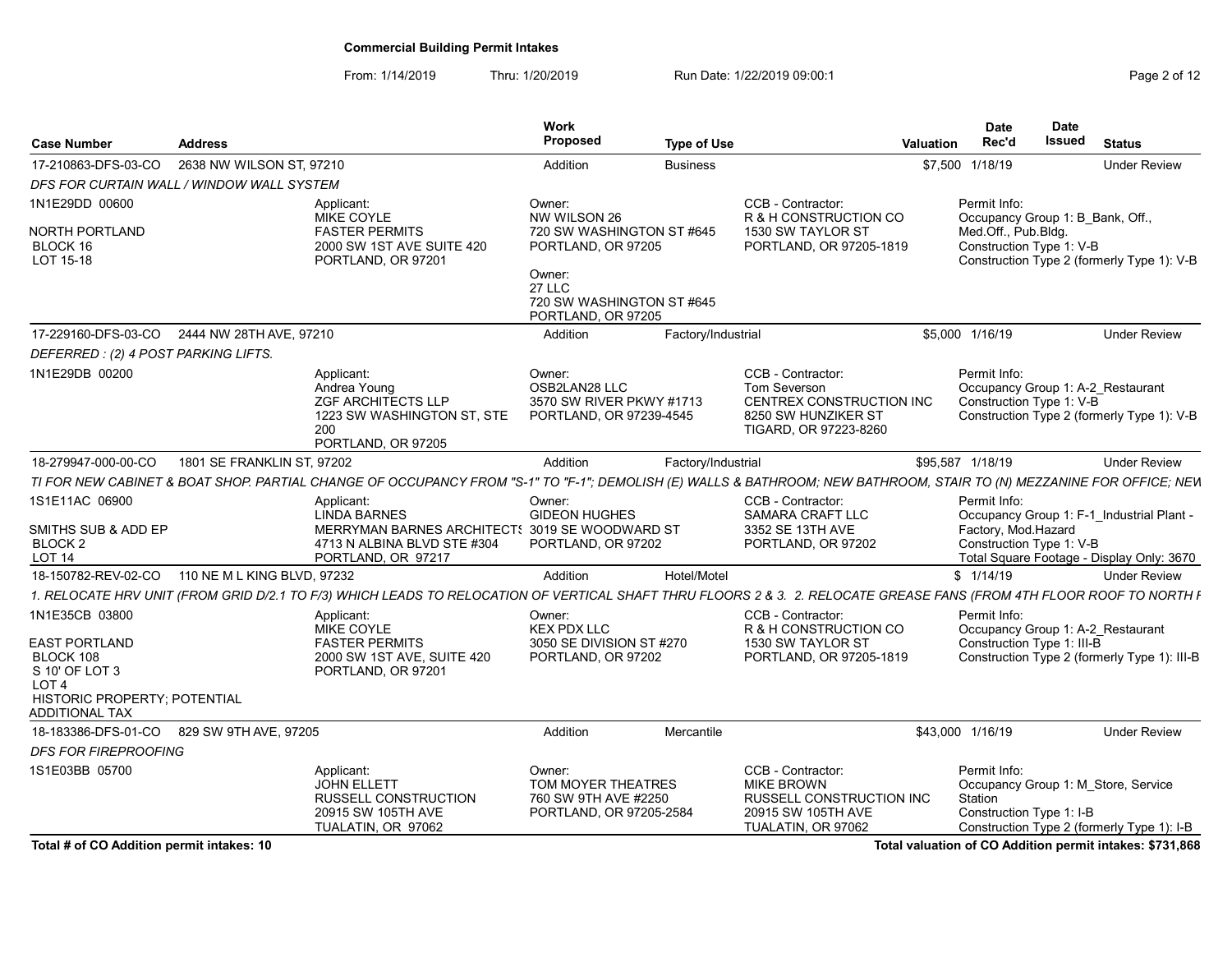| <b>Case Number</b>                                                                                          | <b>Address</b>                  |                                                                                                                      | <b>Work</b><br><b>Proposed</b>                                                               | <b>Type of Use</b> |                                                                                              | <b>Valuation</b> | <b>Date</b><br>Rec'd                                                                           | Date<br><b>Issued</b> | <b>Status</b>                              |
|-------------------------------------------------------------------------------------------------------------|---------------------------------|----------------------------------------------------------------------------------------------------------------------|----------------------------------------------------------------------------------------------|--------------------|----------------------------------------------------------------------------------------------|------------------|------------------------------------------------------------------------------------------------|-----------------------|--------------------------------------------|
| 17-257551-REV-01-CO                                                                                         | 1801 NE 162ND AVE, 97230        |                                                                                                                      | Alteration                                                                                   |                    | Apartments/Condos (3 or more units)                                                          |                  | \$1/15/19                                                                                      | 1/15/19               | Issued                                     |
|                                                                                                             |                                 | REVISION TO INCLUDE CHANGE FROM THRU BOLTS TO LAG BOLTS ON STAIR BRACKET                                             |                                                                                              |                    |                                                                                              |                  |                                                                                                |                       |                                            |
| 1N2E25DD 04800                                                                                              |                                 | Applicant:<br><b>JAMES RILEY</b>                                                                                     | Owner:<br><b>EXECUTIVE 1801 LLC</b>                                                          |                    | CCB - Contractor:<br><b>SUMMIT RWP INC</b>                                                   |                  | Permit Info:<br>Occupancy Group 1: R-2 Residential                                             |                       |                                            |
| SECTION 25 1N 2E<br>TL 4800 4.15 ACRES                                                                      |                                 | CERTA BUILDING SOLUTIONS<br>3811 SW BARBUR BLVD<br>PORTLAND OREGON 97239                                             | LAKE OSWEGO, OR 97035                                                                        |                    | 15800 BOONES FERRY RD #C-104 7215 SW BONITA RD<br><b>TIGARD, OR 97224</b>                    |                  | Multi-family<br>Construction Type 1: V-B                                                       |                       |                                            |
| 17-185530-REV-01-CO                                                                                         | 5511 NE 27TH AVE, 97211         |                                                                                                                      | Alteration                                                                                   |                    | Apartments/Condos (3 or more units)                                                          |                  | \$6,500 1/18/19                                                                                |                       | <b>Under Review</b>                        |
| REVISION TO REPLACE WINDOWS AND MOVE FIRE RISER ROOM                                                        |                                 |                                                                                                                      |                                                                                              |                    |                                                                                              |                  |                                                                                                |                       |                                            |
| 1N1E13CC 15500<br><b>IRVINGTON PK</b><br>BLOCK <sub>23</sub><br>LOT 40&42&44&46<br>POTENTIAL ADDITIONAL TAX |                                 | Applicant:<br><b>ELEZA FAISON</b><br>PHASE 2 PHASE LLC<br>10522 N WILLIAMS AVE<br>PORTLAND OR 97217                  | Owner:<br>SABIN COMMUNITY DEVEL CORP<br>1488 NE ALBERTA ST<br>PORTLAND, OR 97211-5062        |                    | CCB - Contractor:<br>RJ RAMOS ENTERPRISES INC<br>8401 SE POWELL BLVD<br>PORTLAND, OR 97266   |                  | Permit Info:<br>Occupancy Group 1: R-2 Residential<br>Multi-family<br>Construction Type 1: V-B |                       | Construction Type 2 (formerly Type 1): V-B |
| 17-257564-REV-01-CO                                                                                         | 1801 NE 162ND AVE, 97230        |                                                                                                                      | Alteration                                                                                   |                    | Apartments/Condos (3 or more units)                                                          |                  | \$1/15/19                                                                                      |                       | 1/15/19 Issued                             |
|                                                                                                             |                                 | REVISION TO INCLUDE CHANGE FROM THRU BOLTS TO LAG BOLTS ON STAIR BRACKET                                             |                                                                                              |                    |                                                                                              |                  |                                                                                                |                       |                                            |
| 1N2E25DD 04800<br>SECTION 25 1N 2E<br>TL 4800 4.15 ACRES                                                    |                                 | Applicant:<br><b>JAMES RILEY</b><br>CERTA BUILDING SOLUTIONS<br>3811 SW BARBUR BLVD<br>PORTLAND OREGON 97239         | Owner:<br><b>EXECUTIVE 1801 LLC</b><br>15800 BOONES FERRY RD #C-104<br>LAKE OSWEGO, OR 97035 |                    | CCB - Contractor:<br>SUMMIT RWP INC<br>7215 SW BONITA RD<br><b>TIGARD, OR 97224</b>          |                  | Permit Info:<br>Occupancy Group 1: R-2 Residential<br>Multi-family<br>Construction Type 1: V-B |                       |                                            |
| 19-100917-REV-01-CO                                                                                         | 3512 SW BEAVERTON HILLSDALE HWY |                                                                                                                      | Alteration                                                                                   |                    | Apartments/Condos (3 or more units)                                                          |                  | \$1/15/19                                                                                      |                       | 1/15/19 Issued                             |
|                                                                                                             |                                 | REVISION TO ADD ENGINEERING MEMO TO APPROVE THE EXISTING FOOTING IN LIEU OF A NEW FOOTING ON THE APPROVED PLAN       |                                                                                              |                    |                                                                                              |                  |                                                                                                |                       |                                            |
| 1S1E17CA 00101                                                                                              |                                 | Applicant:<br><b>JULIUS JONES</b><br><b>G TECH CONSTRUCTION LLC</b><br>7635 SE BARBARA WELCH RD<br>PORTLAND OR 97236 | Owner:<br><b>GREENVIEW APARTMENTS LLC</b><br>19944 SW 90TH PL<br>TUALATIN, OR 97062          |                    | CCB - Contractor:<br><b>G TECH CONSTRUCTION LLC</b><br>4485 THORNING LOOP<br>DARBY, MT 59829 |                  | Permit Info:<br>Occupancy Group 1: R-2_Residential<br>Multi-family<br>Construction Type 1: V-B |                       |                                            |
| 17-257560-REV-01-CO                                                                                         | 1801 NE 162ND AVE, 97230        |                                                                                                                      | Alteration                                                                                   |                    | Apartments/Condos (3 or more units)                                                          |                  | \$1/15/19                                                                                      |                       | 1/15/19 Issued                             |
|                                                                                                             |                                 | REVISION TO INCLUDE CHANGE FROM THRU BOLTS TO LAG BOLTS ON STAIR BRACKET                                             |                                                                                              |                    |                                                                                              |                  |                                                                                                |                       |                                            |
| 1N2E25DD 04800                                                                                              |                                 | Applicant:<br><b>JAMES RILEY</b>                                                                                     | Owner:<br><b>EXECUTIVE 1801 LLC</b>                                                          |                    | CCB - Contractor:<br><b>SUMMIT RWP INC</b>                                                   |                  | Permit Info:<br>Occupancy Group 1: R-2 Residential                                             |                       |                                            |
| SECTION 25 1N 2E<br>TL 4800 4.15 ACRES                                                                      |                                 | <b>CERTA BUILDING SOLUTIONS</b><br>3811 SW BARBUR BLVD<br>PORTLAND OREGON 97239                                      | 15800 BOONES FERRY RD #C-104<br>LAKE OSWEGO, OR 97035                                        |                    | 7215 SW BONITA RD<br>TIGARD, OR 97224                                                        |                  | Multi-family<br>Construction Type 1: V-B                                                       |                       |                                            |
| 17-257566-REV-01-CO                                                                                         | 1801 NE 162ND AVE, 97230        |                                                                                                                      | Alteration                                                                                   |                    | Apartments/Condos (3 or more units)                                                          |                  | \$1/15/19                                                                                      |                       | 1/15/19 Issued                             |
|                                                                                                             |                                 | REVISION TO INCLUDE CHANGE FROM THRU BOLTS TO LAG BOLTS ON STAIR BRACKET                                             |                                                                                              |                    |                                                                                              |                  |                                                                                                |                       |                                            |
| 1N2E25DD 04800                                                                                              |                                 | Applicant:<br><b>JAMES RILEY</b>                                                                                     | Owner:<br><b>EXECUTIVE 1801 LLC</b>                                                          |                    | CCB - Contractor:<br><b>SUMMIT RWP INC</b>                                                   |                  | Permit Info:<br>Occupancy Group 1: R-2 Residential                                             |                       |                                            |
| SECTION 25 1N 2E<br>TL 4800 4.15 ACRES                                                                      |                                 | <b>CERTA BUILDING SOLUTIONS</b><br>3811 SW BARBUR BLVD<br>PORTLAND OREGON 97239                                      | 15800 BOONES FERRY RD #C-104<br>LAKE OSWEGO, OR 97035                                        |                    | 7215 SW BONITA RD<br><b>TIGARD, OR 97224</b>                                                 |                  | Multi-family<br>Construction Type 1: V-B                                                       |                       |                                            |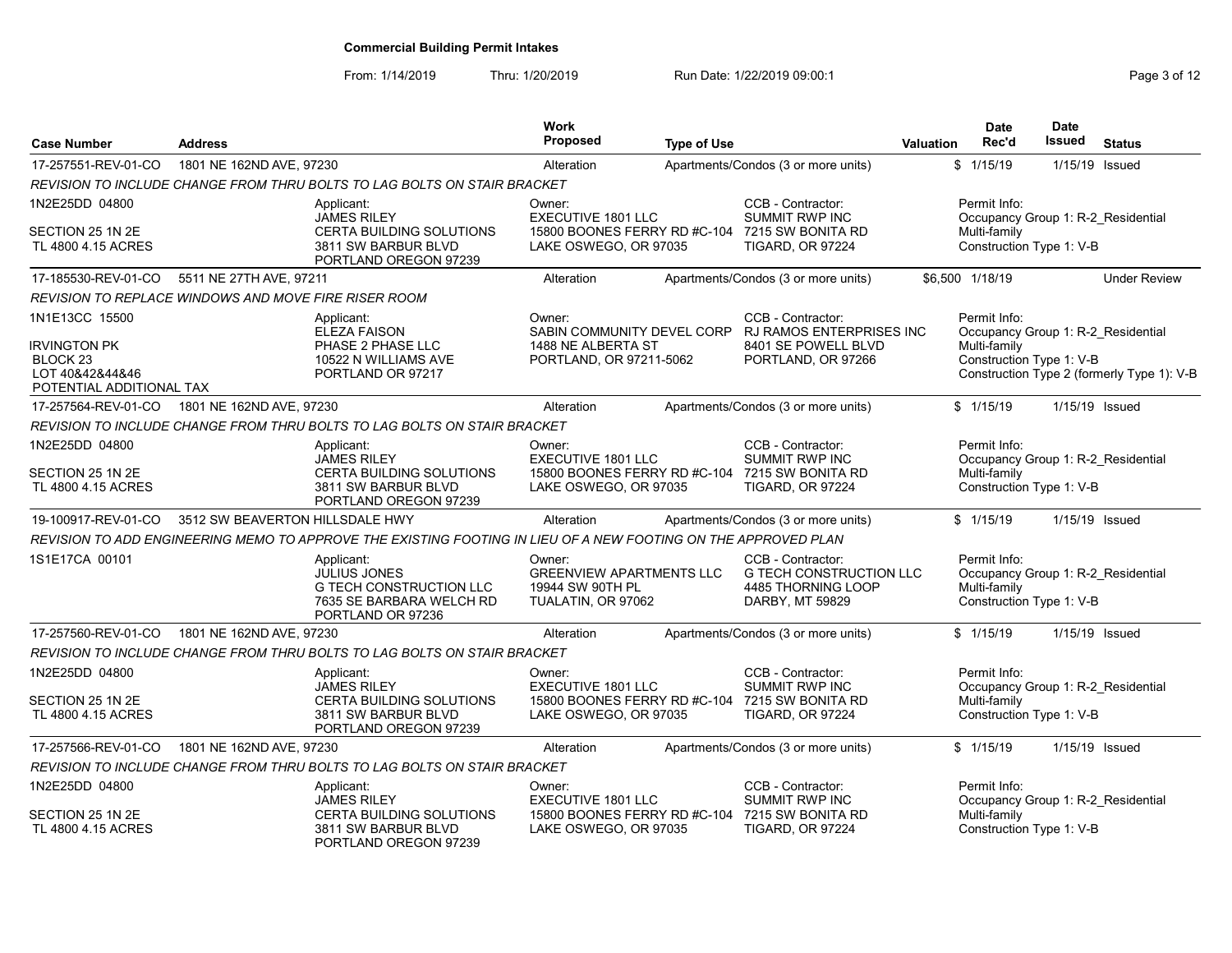| <b>Case Number</b>                                                                                                              | <b>Address</b>                                  |                                                                                                                                                                     | Work<br>Proposed                                                                             | <b>Type of Use</b> |                                                                                                                                               | <b>Valuation</b> | <b>Date</b><br>Rec'd                                                                                | <b>Date</b><br><b>Issued</b> | <b>Status</b>                                |
|---------------------------------------------------------------------------------------------------------------------------------|-------------------------------------------------|---------------------------------------------------------------------------------------------------------------------------------------------------------------------|----------------------------------------------------------------------------------------------|--------------------|-----------------------------------------------------------------------------------------------------------------------------------------------|------------------|-----------------------------------------------------------------------------------------------------|------------------------------|----------------------------------------------|
| 17-257561-REV-01-CO                                                                                                             | 1801 NE 162ND AVE, 97230                        |                                                                                                                                                                     | Alteration                                                                                   |                    | Apartments/Condos (3 or more units)                                                                                                           |                  | \$1/15/19                                                                                           | 1/15/19 Issued               |                                              |
|                                                                                                                                 |                                                 | REVISION TO INCLUDE CHANGE FROM THRU BOLTS TO LAG BOLTS ON STAIR BRACKET AT BUILDING 4. UNITS 31-44                                                                 |                                                                                              |                    |                                                                                                                                               |                  |                                                                                                     |                              |                                              |
| 1N2E25DD 04800<br>SECTION 25 1N 2E<br>TL 4800 4.15 ACRES                                                                        |                                                 | Applicant:<br><b>JAMES RILEY</b><br>CERTA BUILDING SOLUTIONS<br>3811 SW BARBUR BLVD                                                                                 | Owner:<br><b>EXECUTIVE 1801 LLC</b><br>15800 BOONES FERRY RD #C-104<br>LAKE OSWEGO, OR 97035 |                    | CCB - Contractor:<br>SUMMIT RWP INC<br>7215 SW BONITA RD<br><b>TIGARD, OR 97224</b>                                                           |                  | Permit Info:<br>Occupancy Group 1: R-2 Residential<br>Multi-family<br>Construction Type 1: V-B      |                              |                                              |
|                                                                                                                                 |                                                 | PORTLAND OREGON 97239                                                                                                                                               |                                                                                              |                    |                                                                                                                                               |                  |                                                                                                     |                              |                                              |
| 19-100860-000-00-CO                                                                                                             | 1314 NW GLISAN ST, 97209                        |                                                                                                                                                                     | Alteration                                                                                   | Assembly           |                                                                                                                                               |                  | \$15,000 1/17/19                                                                                    | 1/17/19 Issued               |                                              |
|                                                                                                                                 | WIDEN INTERIOR EXISTING WALKWAY FOR RESTAURANT. |                                                                                                                                                                     |                                                                                              |                    |                                                                                                                                               |                  |                                                                                                     |                              |                                              |
| 1N1E33DA 01000<br><b>COUCHS ADD</b><br>BLOCK 89<br>LOT <sub>8</sub><br>HISTORIC PROPERTY 10 YR 2011<br>POTENTIAL ADDITIONAL TAX |                                                 | Applicant:<br>ANGIE GOLLEHER<br>1235 N PRESCOTT<br>PORTLAND OR 97217                                                                                                | Owner:<br><b>KPR HOLDINGS LLC</b><br>1314 NW GLISAN ST<br>PORTLAND, OR 97209                 |                    | CCB - Contractor:<br><b>DALE MORSE</b><br><b>OWEN GABBERT LLC</b><br>1235 N PRESCOTT ST<br>PORTLAND, OR 97217                                 |                  | Permit Info:<br>Occupancy Group 1: B Bank, Off.,<br>Med.Off., Pub.Bldg.<br>Construction Type 1: V-B |                              |                                              |
| 18-167491-REV-02-CO                                                                                                             | 110 NW BROADWAY, 97209                          |                                                                                                                                                                     | Alteration                                                                                   | Assembly           |                                                                                                                                               |                  | \$42,000 1/14/19                                                                                    |                              | <b>Under Review</b>                          |
|                                                                                                                                 |                                                 | VALUE ADDED REVISION TO INSTALL STRUCTURAL BRACING TO ALLOW FOR REMOVAL OF CMU INFILL WALL FOR FUTURE STOREFRONT OPENING. NO EXTERIOR WORK                          |                                                                                              |                    |                                                                                                                                               |                  |                                                                                                     |                              |                                              |
| 1N1E34CB 09400<br><b>COUCHS ADD</b><br><b>BLOCK 45</b><br>W 80' OF E 90' OF LOT 2&3                                             |                                                 | Applicant:<br><b>STEVE FOSLER</b><br><b>FOSLER PORTLAND</b><br>ARCHITECTURE LLC<br>1930 NW LOVEJOY ST<br>PORTLAND, OR 97209                                         | Owner:<br><b>URBAN GLISAN LLC</b><br>1230 SW 1ST AVE #201<br>PORTLAND, OR 97204              |                    | CCB - Contractor:<br>WHITE DOG CONSTRUCTION INC Occupancy Group 1: A-2 Restaurant<br>1225 NE RUSSET ST<br>PORTLAND, OR 97211                  |                  | Permit Info:<br>Construction Type 1: V-B                                                            |                              |                                              |
| 17-190177-REV-02-CO 2707 SE 8TH AVE                                                                                             |                                                 |                                                                                                                                                                     | Alteration                                                                                   | Assembly           |                                                                                                                                               |                  | \$1/14/19                                                                                           |                              | <b>Under Review</b>                          |
|                                                                                                                                 |                                                 | <b>REVISION TO REMOVE FIRE RATED WALLS ON GROUND FLOOR - ALL INTERIOR</b>                                                                                           |                                                                                              |                    |                                                                                                                                               |                  |                                                                                                     |                              |                                              |
| 1S1E11BB 03801                                                                                                                  |                                                 | Applicant:<br><b>BLAINE BURRIS</b><br>ANKROM MOISAN ARCHITECTS.<br><b>INC</b><br>38 NW DAVIS ST #300<br>PORTLAND OR 97209                                           | Owner:<br>DAIRY BUILDING LLC<br>530 OAK GROVE #201<br>MENLO PARK, CA 94025                   |                    | CCB - Contractor:<br><b>JOHN ECKART</b><br>PACIFIC CREST CONSTRUCTION<br><b>INC</b><br>24111 NE HALSEY ST STE 400<br>TROUTDALE, OR 97060-1030 |                  | Permit Info:<br>Occupancy Group 1: A-2 Restaurant<br>Construction Type 1: III-B                     |                              | Construction Type 2 (formerly Type 1): III-B |
| 19-107451-000-00-CO                                                                                                             | 1212 NW 15TH AVE, 97209                         |                                                                                                                                                                     | Alteration                                                                                   | Assembly           |                                                                                                                                               |                  | \$300,000 1/16/19                                                                                   |                              | <b>Under Review</b>                          |
|                                                                                                                                 |                                                 | SHELL FOR FUTURE TENANT & CHANGE OF OCCUPANCY FROM S-1 TO A-2 & B & FROM F-1 & S-1 TO B; ADD WALLS IN BASEMENT FOR NEW AMENITY SPACE W/ KITCHENETTE, (2) LOCKER RO( |                                                                                              |                    |                                                                                                                                               |                  |                                                                                                     |                              |                                              |
| 1N1E33AA 02100                                                                                                                  |                                                 | Applicant:<br><b>JOHN JAMIEL</b><br><b>TVA ARCHITECTS</b><br>920 SW 6TH AVE SUITE 1500<br>PORTLAND OR 97204                                                         | Owner:<br><b>NORTH PEARL LLC</b><br>16840 ALDER CIR<br>LAKE OSWEGO, OR 97034                 |                    | CCB - Contractor:<br>LMC INC<br>19200 SW TETON AVE<br>TUALATIN, OR 97062                                                                      |                  | Permit Info:<br>Occupancy Group 1: A-2 Restaurant<br>Construction Type 1: III-B                     |                              | Construction Type 2 (formerly Type 1): III-B |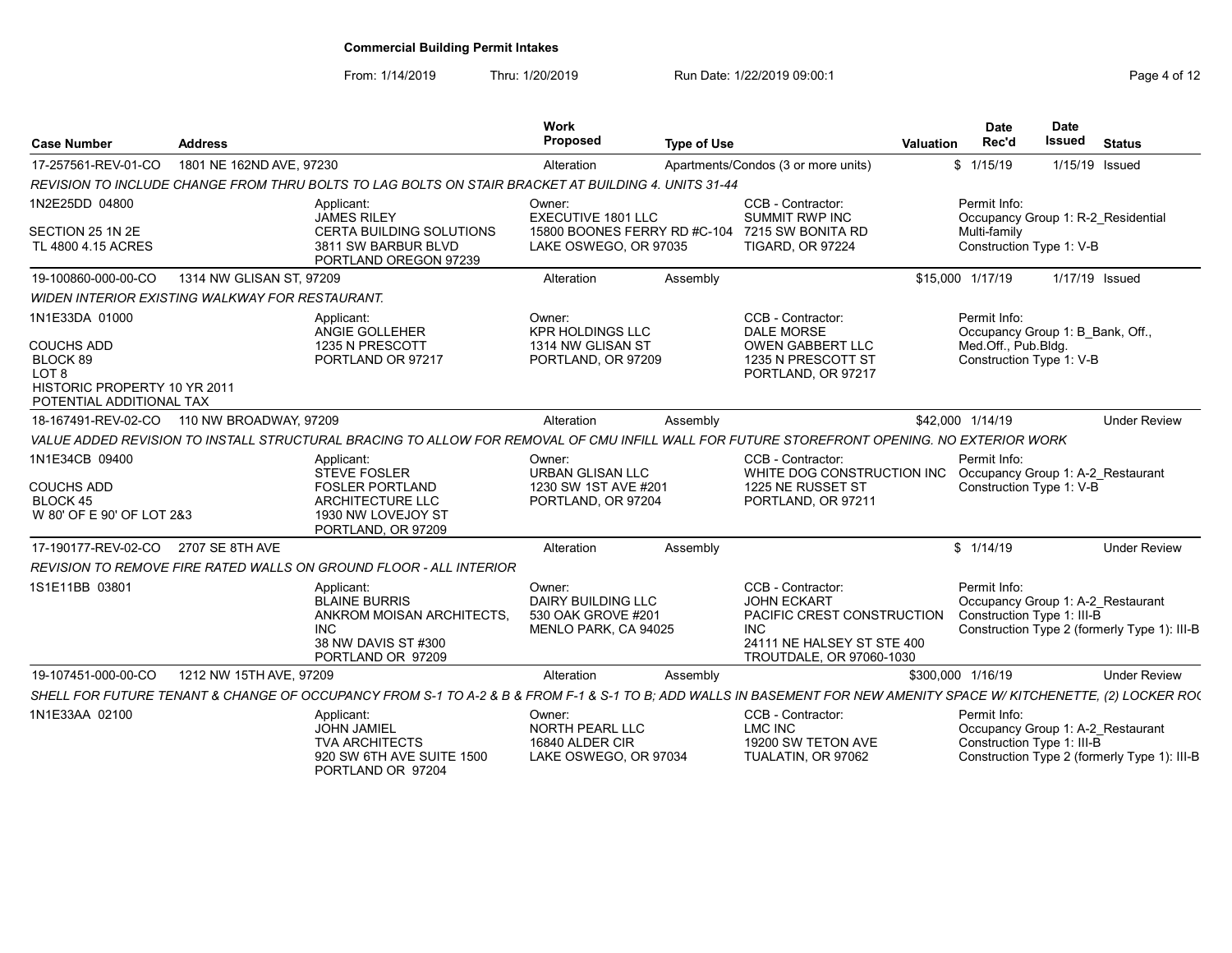| <b>Case Number</b>                                                                                                                         | <b>Address</b>                  |                                                                                                                                                                  | <b>Work</b><br>Proposed                                                                             | <b>Type of Use</b> |                                                                                                                          | Valuation | <b>Date</b><br>Rec'd                                                                                         | <b>Date</b><br>Issued | <b>Status</b>  |                     |
|--------------------------------------------------------------------------------------------------------------------------------------------|---------------------------------|------------------------------------------------------------------------------------------------------------------------------------------------------------------|-----------------------------------------------------------------------------------------------------|--------------------|--------------------------------------------------------------------------------------------------------------------------|-----------|--------------------------------------------------------------------------------------------------------------|-----------------------|----------------|---------------------|
| 19-106506-000-00-CO                                                                                                                        | 620 SW 5TH AVE, 97204           |                                                                                                                                                                  | Alteration                                                                                          | <b>Business</b>    |                                                                                                                          |           | \$37,500 1/15/19                                                                                             |                       | 1/15/19 Issued |                     |
|                                                                                                                                            |                                 | DEMOLISH ABANDONED AND HAZARDOUS EXTERIOR STEEL FLUE STACK, PATCH AND REPAIR ROOF AND EXTERIOR WALLS                                                             |                                                                                                     |                    |                                                                                                                          |           |                                                                                                              |                       |                |                     |
| 1S1E03BA 08400A1                                                                                                                           |                                 | Applicant:<br><b>ELLEN KRUSI</b>                                                                                                                                 | Owner:<br><b>WALKER PLACE LLC</b>                                                                   |                    | CCB - Contractor:<br><b>GRAND + BENEDICTS</b>                                                                            |           | Permit Info:<br>Occupancy Group 1: B Bank, Off.,                                                             |                       |                |                     |
| <b>PORTLAND</b><br>BLOCK 62<br><b>LOT 7&amp;8</b><br>IMPS ONLY SEE R246111 (R667707310) FOR<br>LAND<br><b>HISTORIC PROPERTY: POTENTIAL</b> |                                 | <b>WATERLEAF ARCHITECTURE</b><br>419 SW 11TH AVE SUITE 200<br>PORTLAND OR 97205                                                                                  | 620 SW 5TH AVE #300<br>PORTLAND, OR 97204-1418                                                      |                    | CONSTRUCTION INC<br>2300 SE BETA ST SUITE C<br>MILWAUKIE, OR 97222                                                       |           | Med.Off., Pub.Bldg.<br>Construction Type 1: I-A<br>Construction Type 2 (formerly Type 1): I-A                |                       |                |                     |
| <b>ADDITIONAL TAX</b>                                                                                                                      |                                 |                                                                                                                                                                  |                                                                                                     |                    |                                                                                                                          |           |                                                                                                              |                       |                |                     |
| 19-106498-000-00-CO                                                                                                                        | 833 SE MAIN ST. 97214           |                                                                                                                                                                  | Alteration                                                                                          | <b>Business</b>    |                                                                                                                          |           | \$21.400 1/15/19                                                                                             |                       | 1/15/19 Issued |                     |
|                                                                                                                                            |                                 | INFILL WALL OPENINGS IN ATTIC USED FOR SIGNAGE WITH NEW FRAMING, SHEATHING, AND METAL SIDING TO MATCH; SIGNS UNDER SEPARATE PERMIT                               |                                                                                                     |                    |                                                                                                                          |           |                                                                                                              |                       |                |                     |
| 1S1E02BC 02900<br><b>HAWTHORNE PK</b><br>BLOCK 174<br>LOT 1-8                                                                              |                                 | Applicant:<br><b>JASON FONTES</b><br><b>SKYLINE SHEET METAL</b><br>1535 NW SUNDIAL RD<br>TROUTDALE OR 97060                                                      | Owner:<br><b>WORKSHOPS PORTLAND</b><br>CARSON L L C<br>819 N 49TH ST #400<br>SEATTLE, WA 98103-6517 |                    | CCB - Contractor:<br>SKYLINE SHEET METAL INC<br>1535 NW SUNDIAL RD<br><b>TROUTDALE, OR 97060-9530</b>                    |           | Permit Info:<br>Occupancy Group 1: F-1 Industrial Plant -<br>Factory, Mod.Hazard<br>Construction Type 1: V-A |                       |                |                     |
| 19-106492-000-00-CO                                                                                                                        | 3506 N VANCOUVER AVE, 97227     |                                                                                                                                                                  | Alteration                                                                                          | <b>Business</b>    |                                                                                                                          |           | \$775,000 1/15/19                                                                                            |                       |                | <b>Under Review</b> |
|                                                                                                                                            |                                 | TI FOR NEW - CHANGE OF OCCUPANCY FROM A AND M TO B FOR FIRST TIME TENANT ON MAIN FLOOR; COMBINE TWO TENANT SPACES INTO ONE; REMOVE DEMISING WALL; ADD INTERIOR V |                                                                                                     |                    |                                                                                                                          |           |                                                                                                              |                       |                |                     |
| 1N1E22DC 14200                                                                                                                             |                                 | Applicant:<br><b>JOSIAH HENLEY</b><br><b>HOLST ARCHITECTURE</b><br>110 SE 8TH AVENUE<br>PORTLAND, OR 97214                                                       | Owner:<br>3514 N VANCOUVER AVE #320<br>PORTLAND, OR 97227                                           |                    | CCB - Contractor:<br>KARUNA PROPERTIES II WEST LLI R & H CONSTRUCTION CO<br>1530 SW TAYLOR ST<br>PORTLAND, OR 97205-1819 |           | Permit Info:<br>Occupancy Group 1: B_Bank, Off.,<br>Med.Off., Pub.Blda.<br>Construction Type 1: I-A          |                       |                |                     |
| 19-107283-000-00-CO                                                                                                                        | 11 NE M L KING BLVD, 97232      |                                                                                                                                                                  | Alteration                                                                                          | <b>Business</b>    |                                                                                                                          |           | \$120,000 1/16/19                                                                                            |                       |                | <b>Under Review</b> |
|                                                                                                                                            |                                 | TI FOR FIRST TIME TENANT - NEW NON-BEARING PARTITION WALLS FOR (2) NEW STORAGE ROOMS, (3) OFFICES, PHONE ROOM, CONFERENCE ROOM, AND KITCHENETTE                  |                                                                                                     |                    |                                                                                                                          |           |                                                                                                              |                       |                |                     |
| 1N1E34DA 03500<br><b>EAST PORTLAND</b><br>BLOCK 76<br>INC PT VAC ST LOT 5 EXC PT IN STS<br>LOT 6-8 EXC PT IN STS                           |                                 | Applicant:<br><b>WESTIN GLASS</b><br><b>GUERRILLA DEVELOPMENT</b><br>2500 NE SANDY BLVD., SUITE C<br>PORTLAND OR 97232                                           | Owner:<br>2500 NE SANDY BLVD #C<br>PORTLAND, OR 97232                                               |                    | CCB - Contractor:<br>THE FAIR-HAIRED DUMBBELL LLC READY2MARKET LLC<br><b>17 NE 56TH AVE</b><br>PORTLAND, OR 97213        |           | Permit Info:<br>Occupancy Group 1: B Bank, Off.,<br>Med.Off., Pub.Bldg.<br>Construction Type 1: IV-HT        |                       |                |                     |
| 19-107861-000-00-CO                                                                                                                        |                                 | 4620 SW BEAVERTON HILLSDALE HWY - Unit A, 97221                                                                                                                  | Alteration                                                                                          | <b>Business</b>    |                                                                                                                          |           | \$1 1/17/19                                                                                                  |                       |                | <b>Under Review</b> |
|                                                                                                                                            |                                 | NEW TENANT SECOND FLOOR NO CHANGE OF OCCUPANCY. WORK OCCURED UNDER 18-167838 CO.                                                                                 |                                                                                                     |                    |                                                                                                                          |           |                                                                                                              |                       |                |                     |
| 1S1E18AD 02100<br><b>FAIRVALE</b><br>BLOCK <sub>21</sub><br>LOT <sub>3</sub>                                                               |                                 | Applicant:<br>JAKE FURLONG<br><b>JDL DEVELOPMENT</b><br>2314 NW SAVIER ST<br>PORTLAND OR 97210                                                                   | Owner:<br><b>GARY A HOSELTON</b><br>5302 SW 49TH DR<br>PORTLAND, OR 97221-1806                      |                    | CCB - Contractor:<br>JDL DEVELOPMENT INC<br>2314 NW SAVIER ST<br>PORTLAND, OR 97210-2514                                 |           | Permit Info:<br>Occupancy Group 1: B Bank, Off.,<br>Med.Off., Pub.Bldg.<br>Construction Type 1: V-B          |                       |                |                     |
| 18-278391-000-00-CO                                                                                                                        | 8510 SW TERWILLIGER BLVD, 97219 |                                                                                                                                                                  | Alteration                                                                                          | <b>Business</b>    |                                                                                                                          |           | \$30,000 1/15/19                                                                                             |                       | 1/15/19 Issued |                     |
|                                                                                                                                            |                                 |                                                                                                                                                                  |                                                                                                     |                    |                                                                                                                          |           |                                                                                                              |                       |                |                     |
|                                                                                                                                            |                                 | TI FOR NEW TENANT: RECONFIGURE SEATING AREA: REPLACE PLUMBING FIXTURES                                                                                           |                                                                                                     |                    |                                                                                                                          |           |                                                                                                              |                       |                |                     |
| 1S1E21DD 09100<br><b>CARSON HTS</b><br>BLOCK 28<br>LOT 30 EXC PT IN ST<br>LOT <sub>31</sub>                                                |                                 | Applicant:<br><b>MYKAEL CRAIG</b><br>8510 SW TERWILLIGER BLVD<br>PORTLAND OR 97219                                                                               | Owner:<br>CYRENA N WILSON<br>660 BERKELEY AVE<br>MENLO PARK, CA 94025-2325                          |                    |                                                                                                                          |           | Permit Info:<br>Occupancy Group 1: B Bank, Off.,<br>Med.Off., Pub.Bldg.<br>Construction Type 1: V-B          |                       |                |                     |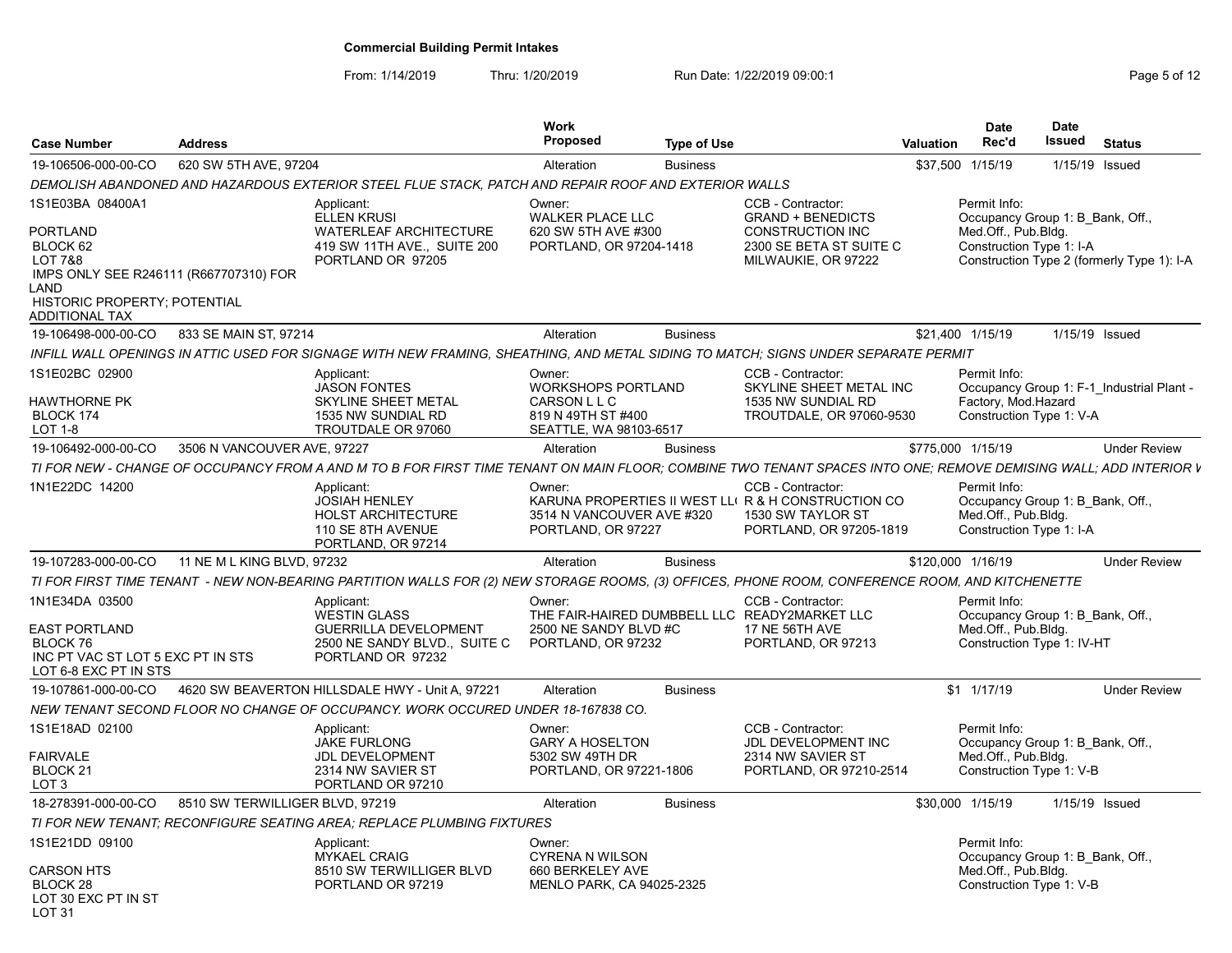| <b>Case Number</b>                                                                         | <b>Address</b>                                            |                                                                                                                                                                   | <b>Work</b><br><b>Proposed</b>                                                                          | <b>Type of Use</b> |                                                                                                                                                       | Valuation | <b>Date</b><br>Rec'd                                                                                | <b>Date</b><br><b>Issued</b> | <b>Status</b>                              |
|--------------------------------------------------------------------------------------------|-----------------------------------------------------------|-------------------------------------------------------------------------------------------------------------------------------------------------------------------|---------------------------------------------------------------------------------------------------------|--------------------|-------------------------------------------------------------------------------------------------------------------------------------------------------|-----------|-----------------------------------------------------------------------------------------------------|------------------------------|--------------------------------------------|
| 19-107845-000-00-CO                                                                        | 632 E BURNSIDE ST, 97214                                  |                                                                                                                                                                   | Alteration                                                                                              | <b>Business</b>    |                                                                                                                                                       |           | \$45,000 1/18/19                                                                                    |                              | <b>Under Review</b>                        |
|                                                                                            |                                                           | TI FOR NEW TENANT: CHANGE OF OCCUPANCY FROM M TO B FOR NEW RESTAURANT: ADD SEATING AREA AND KITCHEN: NEW WALK IN COOLER                                           |                                                                                                         |                    |                                                                                                                                                       |           |                                                                                                     |                              |                                            |
| 1N1E35CC 01000                                                                             |                                                           | Applicant:<br><b>BRANDON DOLE</b><br>DECA ARCHITECTURE INC<br>935 SE ALDER STREET<br>PORTLAND OR 97214                                                            | Owner:<br>KEUN SUNG YU<br>11179 SE LENORE ST<br>HAPPY VALLEY, OR 97086<br>Owner:                        |                    | <b>Primary Contractor:</b><br>TO BID                                                                                                                  |           | Permit Info:<br>Occupancy Group 1: B Bank, Off.,<br>Med.Off., Pub.Bldg.<br>Construction Type 1: V-B |                              |                                            |
|                                                                                            |                                                           |                                                                                                                                                                   | CHONG YEOL YU<br>11179 SE LENORE ST<br>HAPPY VALLEY, OR 97086                                           |                    |                                                                                                                                                       |           |                                                                                                     |                              |                                            |
| 17-242137-REV-01-CO                                                                        | 8523 SE STARK ST, 97216                                   |                                                                                                                                                                   | Alteration                                                                                              | <b>Business</b>    |                                                                                                                                                       |           | \$1/14/19                                                                                           |                              | <b>Under Review</b>                        |
|                                                                                            |                                                           | REVISIONS TO CHANGE ORIENTATION OF PARKING LOT STRIPING, CLARIFY CONFIGURATION OF TRASH AREA AT WEST OF BUILDING, INTERNAL CLARIFICATIONS INCLUDING LEGALIZE DOOR |                                                                                                         |                    |                                                                                                                                                       |           |                                                                                                     |                              |                                            |
| 1N2E33CC 17300<br><b>TERRACE PK</b><br><b>BLOCK4</b><br>E 1/2 OF LOT 2<br>LOT <sub>3</sub> |                                                           | Applicant:<br>PATRICK DONALDSON<br><b>HARKA ARCHITECTURE LLC</b><br>107 SE WASHINGTON ST STE 740 VANCOUVER, WA 98684<br>PORTLAND, OR 97214                        | Owner:<br>STARK PROPERTIES LLC<br>15318 NE 19TH ST                                                      |                    |                                                                                                                                                       |           | Permit Info:<br>Occupancy Group 1: B_Bank, Off.,<br>Med.Off., Pub.Bldg.<br>Construction Type 1: V-B |                              | Construction Type 2 (formerly Type 1): V-B |
| 19-107214-000-00-CO                                                                        | 1411 NW QUIMBY ST. 97209                                  |                                                                                                                                                                   | Alteration                                                                                              | <b>Business</b>    |                                                                                                                                                       |           | \$30,650 1/16/19                                                                                    |                              | <b>Under Review</b>                        |
|                                                                                            |                                                           | CHANGE OF OCCUPANCY FROM M TO B AT NORTHEAST CORNER OF LEVEL ONE FOR NEW KITCHEN.                                                                                 |                                                                                                         |                    |                                                                                                                                                       |           |                                                                                                     |                              |                                            |
| 1N1E28DD 01200<br><b>COUCHS ADD</b><br>BLOCK 248<br>LOT 1&4&5-8                            |                                                           | Applicant:<br><b>JOEY RODGERS</b><br><b>ALLIANCE RESIDENTIAL</b><br>1325 4TH AVE SUITE 1005<br>SEATTLE WA 98101                                                   | Owner:<br><b>BROADSTONE PEARL DISTRICT</b><br>LLC<br>2415 E CAMELBACK RD #600<br>PHOENIX, AZ 85016-9298 |                    | CCB - Contractor:<br>ALLIANCE PACIFIC NORTHWEST<br><b>BUILDERS LLC</b><br>2525 E CAMELBACK RD SUITE 500 Construction Type 1: I-A<br>PHOENIX, AZ 85016 |           | Permit Info:<br>Occupancy Group 1: B Bank, Off.,<br>Med.Off., Pub.Bldg.                             |                              |                                            |
| 18-279948-000-00-CO                                                                        | 2245 NE 36TH AVE, 97212                                   |                                                                                                                                                                   | Alteration                                                                                              | Educational        |                                                                                                                                                       |           | \$39.961 1/14/19                                                                                    |                              | 1/14/19 Issued                             |
| Walk in freezer/cooler                                                                     |                                                           |                                                                                                                                                                   |                                                                                                         |                    |                                                                                                                                                       |           |                                                                                                     |                              |                                            |
| 1N1E25DB 02200<br>SECTION 25 1N 1E                                                         |                                                           | Applicant:<br><b>DEBORAH GREENE</b><br>SMITH AND GREEN CO.                                                                                                        | Owner:<br>SCHOOL DISTRICT NO 1(LEASED<br>PO BOX 3107                                                    |                    | CCB - Contractor:<br>SMITH & GREENE COMPANY<br>19015 66TH AVE S                                                                                       |           | Permit Info:<br>Factory, Mod Hazard                                                                 |                              | Occupancy Group 1: F-1_Industrial Plant -  |
| TL 2200 10.20 ACRES                                                                        |                                                           | 3645 NW FRONT AVE.<br>PORTLAND, OR<br>97210                                                                                                                       | PORTLAND, OR 97208-3107<br>Owner:<br><b>MULTIPLE TENANTS</b><br>PO BOX 3107<br>PORTLAND, OR 97208-3107  |                    | <b>KENT, WA 98032</b>                                                                                                                                 |           | Construction Type 1: I-A                                                                            |                              |                                            |
| 18-258281-REV-01-CO                                                                        | 522 N THOMPSON ST. 97227                                  |                                                                                                                                                                   | Alteration                                                                                              | Factory/Industrial |                                                                                                                                                       |           | \$600 1/16/19                                                                                       |                              | 1/16/19 Issued                             |
|                                                                                            | VALUE ADDED REVISION TO ADD (1) UTILITY SINK TO SUITE # 7 |                                                                                                                                                                   |                                                                                                         |                    |                                                                                                                                                       |           |                                                                                                     |                              |                                            |
| 1N1E27DB 08900                                                                             |                                                           | Applicant:<br><b>TAMMY DUNN</b>                                                                                                                                   | Owner:<br>SPECTRE LLC                                                                                   |                    | CCB - Contractor:<br>DANNUNZIO CONSTRUCTION &                                                                                                         |           | Permit Info:                                                                                        |                              | Occupancy Group 1: F-1 Industrial Plant -  |
| <b>ALBINA</b><br>BLOCK 88                                                                  |                                                           | <b>HARKA ARCHITECTURE</b><br>107 SE WASHINGTON ST STE#740 PORTLAND, OR 97202-2967<br>PORTLAND OR 97214                                                            | 3611 SE 20TH AVE #300                                                                                   |                    | <b>RENOVATION LLC</b><br>9921 NE SKIDMORE ST<br>PORTLAND, OR 97220                                                                                    |           | Factory, Mod.Hazard<br>Construction Type 1: III-B                                                   |                              |                                            |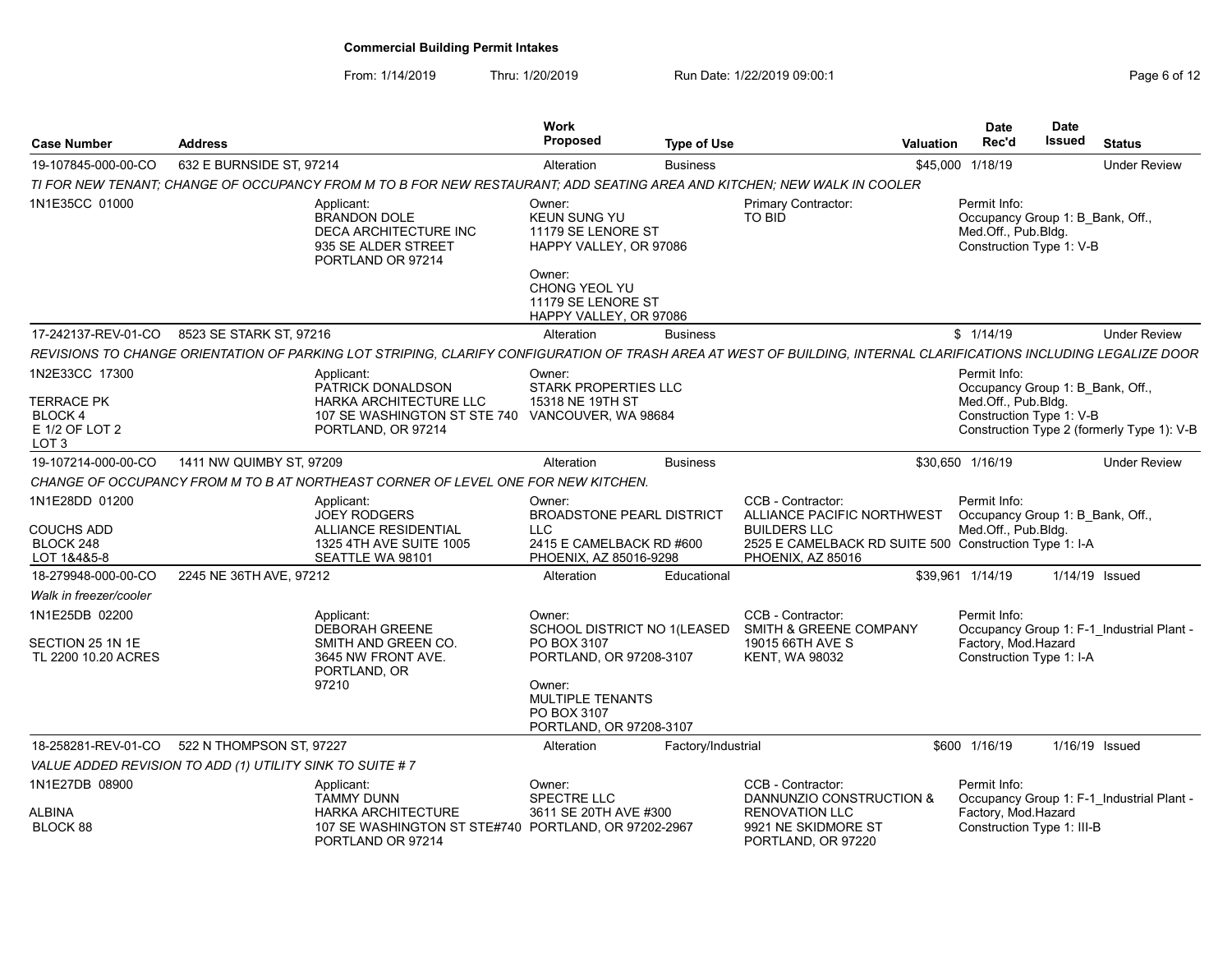From: 1/14/2019 Thru: 1/20/2019 Run Date: 1/22/2019 09:00:1<br>
Run Date: 1/22/2019 09:00:1

| <b>Case Number</b>                                                 | <b>Address</b>             |                                                                                                                                                         | Work<br><b>Proposed</b>                                                            | <b>Type of Use</b> |                                                                                      | Valuation | <b>Date</b><br>Rec'd                                              | <b>Date</b><br><b>Issued</b> | <b>Status</b>                             |
|--------------------------------------------------------------------|----------------------------|---------------------------------------------------------------------------------------------------------------------------------------------------------|------------------------------------------------------------------------------------|--------------------|--------------------------------------------------------------------------------------|-----------|-------------------------------------------------------------------|------------------------------|-------------------------------------------|
| 18-110035-REV-02-CO                                                | 5101 SE 17TH AVE, 97202    |                                                                                                                                                         | Alteration                                                                         | Factory/Industrial |                                                                                      |           | \$25,000 1/14/19                                                  |                              | <b>Under Review</b>                       |
|                                                                    |                            | VALUE ADDED REVISION TO REPAIR/REBUID EXISTING RETAINING WALL - W/ 18-269947-REV-01-MT                                                                  |                                                                                    |                    |                                                                                      |           |                                                                   |                              |                                           |
| 1S1E14AC 04700                                                     |                            | Applicant:<br><b>ERIC DAVIS</b>                                                                                                                         | Owner:<br>TRACKERS FOREST SCHOOL LLC                                               |                    |                                                                                      |           | Permit Info:                                                      |                              | Occupancy Group 1: A-3 Assembly -         |
| HOLGATE ADD<br>BLOCK <sub>3</sub><br>E 25' OF LOT 1&2<br>LOT 21&22 |                            | ERIC DAVIS CONSTRUCTION<br>3054 SE PALMQUIST RD<br>GRESHAM, OR 97080                                                                                    | 1424 SE 76TH AVE<br>PORTLAND, OR 97215                                             |                    |                                                                                      |           | General<br>Construction Type 1: V-B                               |                              |                                           |
| 19-106724-000-00-CO                                                | 2055 NW WILSON ST, 97209   |                                                                                                                                                         | Alteration                                                                         | Factory/Industrial |                                                                                      |           | \$16,000 1/15/19                                                  |                              | <b>Under Review</b>                       |
| <b>INSTALL RACKING FOR HIGH PILE STORAGE</b>                       |                            |                                                                                                                                                         |                                                                                    |                    |                                                                                      |           |                                                                   |                              |                                           |
| 1N1E28CA 01200                                                     |                            | Applicant:<br><b>JASON ANCELL</b><br>MHR SOLUTION LLC<br>15929 NE CAMERON BLVD<br>PORTLAND OR 97230                                                     | Owner:<br>MW 2000 WILSON LLC<br>210 SW MORRISON ST #600<br>PORTLAND, OR 97204-3150 |                    | CCB - Contractor:<br>MHR SOLUTION LLC<br>15929 NE CAMERON BLVD<br>PORTLAND, OR 97230 |           | Permit Info:<br>Factory, Mod.Hazard<br>Construction Type 1: III-B |                              | Occupancy Group 1: F-1 Industrial Plant - |
| 19-101716-000-00-CO                                                | 1930 NE ALBERTA ST. 97211  |                                                                                                                                                         | Alteration                                                                         | Mercantile         |                                                                                      |           | \$68,676 1/18/19                                                  |                              | <b>Under Review</b>                       |
|                                                                    |                            | TENANT IMPROVEMENT FOR SHELL SPACE ON GROUND FLOOR COMMECIAL SPACE, INCLUDING NEW RESTROOM AND STORAGE ROOM. CHANGE OF OCCUPANCY FROM A-2 TO M OCCUPANN |                                                                                    |                    |                                                                                      |           |                                                                   |                              |                                           |
| 1N1E23AD 07800                                                     |                            | Applicant:<br><b>KEITH DAILY</b><br><b>EMERICK ARCHITECTS</b><br>321 SW 4TH AVE STE 200<br>PORTLAND OR 97204                                            | Owner:<br>1904 ALBERTA LLC<br>5805 JEAN RD<br>LAKE OSWEGO, OR 97035                |                    |                                                                                      |           | Permit Info:<br>Station<br>Construction Type 1: I-A               |                              | Occupancy Group 1: M Store, Service       |
| 17-134957-REV-03-CO                                                | 7827 SE POWELL BLVD, 97206 |                                                                                                                                                         | Alteration                                                                         | Mercantile         |                                                                                      |           | \$1/15/19                                                         |                              | 1/15/19 Issued                            |
|                                                                    |                            | REVISION TO DUMBWAITER. SEAL EXISTING COMPLIANT OPENINGS ON FIRST AND SECOND FLOORS.                                                                    |                                                                                    |                    |                                                                                      |           |                                                                   |                              |                                           |
| 1S2E08AD 13600<br>POWELL ST ADD                                    |                            | Applicant:<br><b>CHELSEA RODGERS</b><br><b>OBSIDIAN DESIGN</b>                                                                                          | Owner:<br><b>STEM HOLDINGS INC</b><br>9370 GRAND ESTATES WAY                       |                    | CCB - Contractor:<br><b>RECLAIMED DECOR AND</b><br><b>CONSTRUCTION LLC</b>           |           | Permit Info:<br>Station                                           |                              | Occupancy Group 1: M Store, Service       |
| <b>BLOCK 15</b><br>LOT 14 EXC N 40'                                |                            | 5921 SE CEDAR ST<br>MILWAUKIE, OR 97222                                                                                                                 | BOCA RATON, FL 33496                                                               |                    | 5061 FOOTHILLS DR. UNIT G<br>LAKE OSWEGO, OR 97034                                   |           | Construction Type 1: V-B                                          |                              |                                           |
| 19-106532-000-00-CO                                                | 615 SE MAIN ST. 97214      |                                                                                                                                                         | Alteration                                                                         | Storage            |                                                                                      |           | \$2,000 1/15/19                                                   |                              | <b>Under Review</b>                       |
| FIRE ESCAPE LOAD TESTING AND REPAIR FOR CERTIFICATION              |                            |                                                                                                                                                         |                                                                                    |                    |                                                                                      |           |                                                                   |                              |                                           |
| 1S1E02BC 03200                                                     |                            | Applicant:                                                                                                                                              | Owner:                                                                             |                    |                                                                                      |           |                                                                   |                              |                                           |
| <b>HAWTHORNE PK</b><br>BLOCK 134<br><b>LOT 1-8</b>                 |                            | <b>TRAVIS AMECHE</b><br>A-1 SELF STORAGE<br>615 SE MAIN ST<br>PORTLAND, OR 97214                                                                        | <b>GULSONS</b><br>307 LEWERS ST #600<br>HONOLULU, HI 96815                         |                    |                                                                                      |           |                                                                   |                              |                                           |
| 19-101368-000-00-CO                                                | 7631 N UPLAND DR. 97203    |                                                                                                                                                         | Alteration                                                                         | Storage            |                                                                                      |           | \$142,000 1/16/19                                                 |                              | <b>Under Review</b>                       |
| <b>INSTALL PALLET RACKING SYSTEM.</b>                              |                            |                                                                                                                                                         |                                                                                    |                    |                                                                                      |           |                                                                   |                              |                                           |
| 1N1E06B 01100                                                      |                            | Applicant:<br><b>ENOCH OLSON</b>                                                                                                                        | Owner:<br>SN PROPERTIES PARTNERSHIP                                                |                    | <b>Primary Contractor:</b><br>TO BID                                                 |           | Permit Info:<br>Occupancy Group 1: S-1 Storage -                  |                              |                                           |
| SECTION 06 1N 1E<br>TL 1100 4.07 ACRES                             |                            | <b>THRIFT BOOKS GLOBAL</b><br>7631 N VELAND DR<br>PORTLAND, OR 97203                                                                                    | 1121 SW SALMON ST<br>PORTLAND, OR 97205                                            |                    |                                                                                      |           | Moderate Hazard. Warehouse<br>Construction Type 1: III-B          |                              |                                           |

Total # of CO Alteration permit intakes: 28 Total valuation of CO Alteration permit intakes: \$1,717,288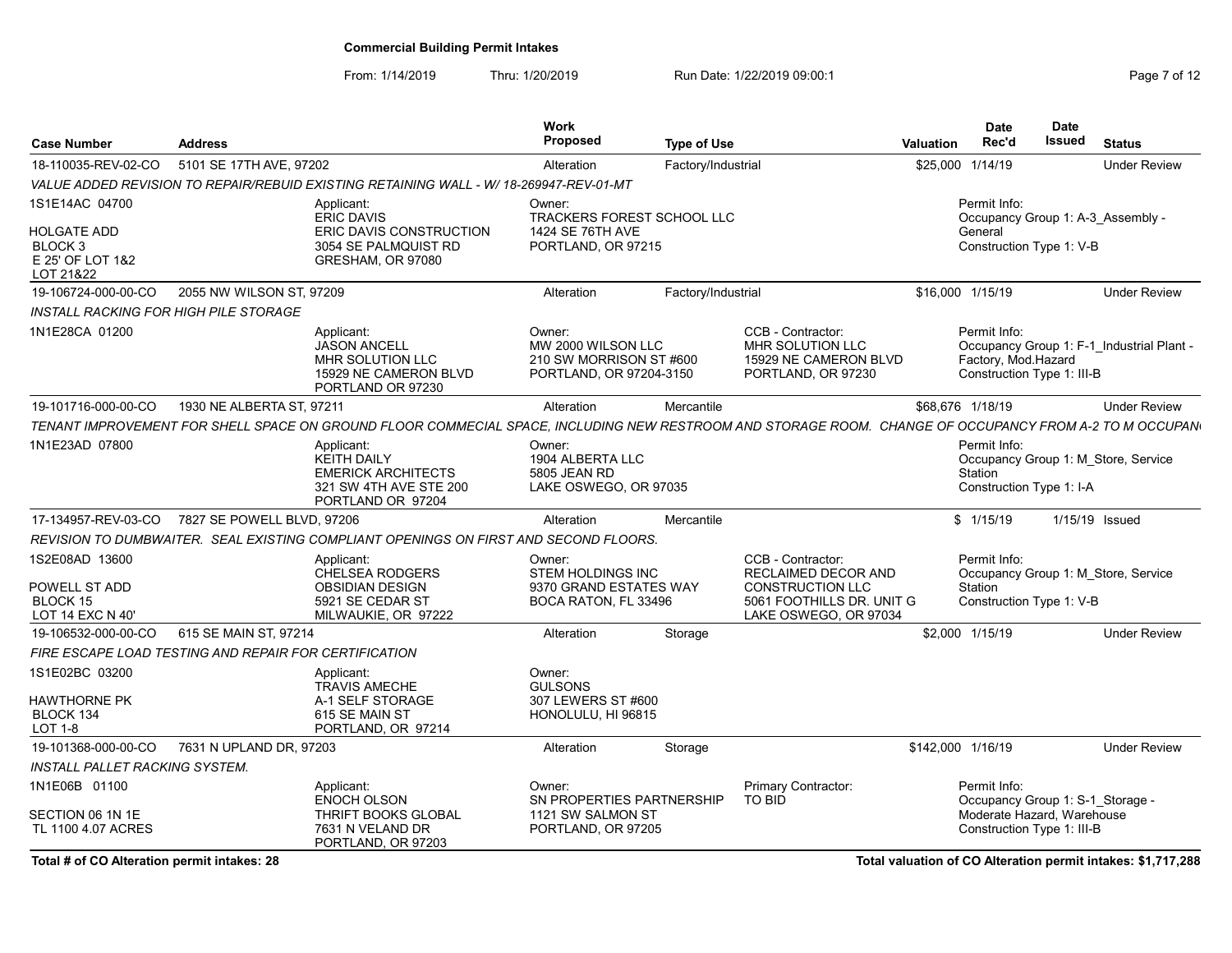| <b>Case Number</b>                                                                                                                            | <b>Address</b>                                          |                                                                                                       | Work<br><b>Proposed</b>                                                                   | <b>Type of Use</b> |                                                                                                                           | Valuation | <b>Date</b><br>Rec'd                                                          | <b>Date</b><br>Issued | <b>Status</b>                              |
|-----------------------------------------------------------------------------------------------------------------------------------------------|---------------------------------------------------------|-------------------------------------------------------------------------------------------------------|-------------------------------------------------------------------------------------------|--------------------|---------------------------------------------------------------------------------------------------------------------------|-----------|-------------------------------------------------------------------------------|-----------------------|--------------------------------------------|
| 16-284730-DFS-07-CO                                                                                                                           | 3309 N MISSISSIPPI AVE, 97227                           |                                                                                                       | <b>New Construction</b>                                                                   |                    | Apartments/Condos (3 or more units)                                                                                       |           | \$150,000 1/16/19                                                             |                       | <b>Under Review</b>                        |
| DFS 7-metal panel/wood cladding                                                                                                               |                                                         |                                                                                                       |                                                                                           |                    |                                                                                                                           |           |                                                                               |                       |                                            |
| 1N1E27BA 03500                                                                                                                                |                                                         | Applicant:<br><b>MILLER WESTFALL</b>                                                                  | Owner:<br>MISSISSIPPI APARTMENTS LLC                                                      |                    | CCB - Contractor:<br>FORE CONSTRUCTION LLC                                                                                |           | Permit Info:                                                                  |                       | Occupancy Group 1: S-2 Storage - Low       |
| COOKS ADD<br>BLOCK <sub>2</sub><br>LOT 1&4&5&8 EXC PT IN STS<br>LOT <sub>7</sub><br>LOT 9 EXC PT IN ST; INC PT VAC ALLEY LOT<br>10&11; LOT 12 |                                                         | <b>FORE PROPERTY</b><br><b>1741 VILLAGE CENTER CIRCLE</b><br>LAS VEGAS, NV<br>89134                   | 1741 VILLAGE CENTER CIR<br>LAS VEGAS, NV 89134                                            |                    | <b>1741 VILLAGE CENTER CIRCLE</b><br>LAS VEGAS, NV 89134                                                                  |           | Hazard, Parking Garage<br>Construction Type 1: I-A                            |                       | Construction Type 2 (formerly Type 1): I-A |
| 19-105117-000-00-CO                                                                                                                           | .97206                                                  |                                                                                                       | <b>New Construction</b>                                                                   |                    | Apartments/Condos (3 or more units)                                                                                       |           | \$857,802 1/14/19                                                             |                       | <b>Under Review</b>                        |
|                                                                                                                                               | NEW CONSTRUCTION OF 3 STORY, 12-UNIT APARTMENT BUILDING |                                                                                                       |                                                                                           |                    |                                                                                                                           |           |                                                                               |                       |                                            |
| 1S2E17CA 15600<br><b>KENWOOD PK</b>                                                                                                           |                                                         | Applicant:<br>ZAC HORTON<br><b>FASTER PERMITS</b>                                                     | Owner:<br>ANAMIC CONSTRUCTION INC<br>12808 SE COOPER ST                                   |                    | CCB - Contractor:<br>MIKANA DEVELOPMENT LLC<br>12808 SE COOPER ST                                                         |           | Permit Info:<br>Occupancy Group 1: R-2 Residential<br>Multi-family            |                       |                                            |
| <b>BLOCK1</b><br>S 53' OF LOT 29&30                                                                                                           |                                                         | 2000 SW 1ST AVE SUITE 420<br>PORTLAND, OR 97201                                                       | PORTLAND, OR 97236-4979                                                                   |                    | PORTLAND, OR 97236                                                                                                        |           | Construction Type 1: V-B                                                      |                       | Total Square Footage - Display Only: 7898  |
| 17-137772-DFS-10-CO                                                                                                                           | 5005 SE 72ND AVE, 97206                                 |                                                                                                       | <b>New Construction</b>                                                                   |                    | Apartments/Condos (3 or more units)                                                                                       |           | \$55,000 1/14/19                                                              |                       | 1/14/19 Issued                             |
| DFS 10-metal composite panel attachments                                                                                                      |                                                         |                                                                                                       |                                                                                           |                    |                                                                                                                           |           |                                                                               |                       |                                            |
| 1S2E17BD 00200                                                                                                                                |                                                         | Applicant:<br>AARON MAGUIRE<br><b>LMC CONSTRUCTION INC</b><br>19200 SW TETON AVE<br>TUALATIN OR 97062 | Owner:<br>PORTLAND HOUSING BUREAU<br>421 SW 6TH AVE #500<br>PORTLAND, OR 97204            |                    | CCB - Contractor:<br>LMC INC<br>19200 SW TETON AVE<br>TUALATIN, OR 97062                                                  |           | Permit Info:<br>Occupancy Group 1: A-2_Restaurant<br>Construction Type 1: I-A |                       | Construction Type 2 (formerly Type 1): I-A |
| 16-220096-REV-01-CO                                                                                                                           | 6627 N MONTANA AVE, 97217                               |                                                                                                       | <b>New Construction</b>                                                                   |                    | Apartments/Condos (3 or more units)                                                                                       |           | \$1/18/19                                                                     |                       | <b>Under Review</b>                        |
|                                                                                                                                               | REVISION TO LOCATION OF FIRE LINE AND SEWER LINE        |                                                                                                       |                                                                                           |                    |                                                                                                                           |           |                                                                               |                       |                                            |
| 1N1E15BC 09700<br><b>GOOD MORNING ADD</b><br><b>BLOCK5</b>                                                                                    |                                                         | Applicant:<br><b>ART DUHON</b><br><b>DUHON CONSULTING AND</b><br><b>DESIGN INC</b>                    | Owner:<br><b>CHRISTOPHER M STEENSON</b><br>18160 COTTONWOOD RD #368<br>SUNRIVER, OR 97707 |                    | CCB - Contractor:<br>BLACKSTONE CONSTRUCTION LL Occupancy Group 1: R-2_Residential<br>28078 DANNEN RD<br>HALSEY, OR 97348 |           | Permit Info:<br>Multi-family<br>Construction Type 1: V-B                      |                       |                                            |
| LOT 13&14                                                                                                                                     |                                                         | 155 NW 338TH AVE<br>HILLSBORO, OR 97124                                                               | Owner:<br>NICOLE M WALTER<br>18160 COTTONWOOD RD #368<br>SUNRIVER, OR 97707               |                    |                                                                                                                           |           |                                                                               |                       |                                            |
| 16-250527-REV-04-CO                                                                                                                           | 2216 SE LAMBERT ST, 97202                               |                                                                                                       | <b>New Construction</b>                                                                   |                    | Apartments/Condos (3 or more units)                                                                                       |           | \$1/18/19                                                                     |                       | 1/18/19 Issued                             |
|                                                                                                                                               | REVISION TO RELOCATE AND CORRECT WATER METER NOTE       |                                                                                                       |                                                                                           |                    |                                                                                                                           |           |                                                                               |                       |                                            |
| 1S1E23DA 00600                                                                                                                                |                                                         | Applicant:<br>Zac Horton                                                                              | Owner:<br><b>CRESCENT CUSTOM HOMES LLC</b>                                                |                    | CCB - Contractor:<br><b>CRESCENT CUSTOM HOMES LLC</b>                                                                     |           | Permit Info:<br>Occupancy Group 1: R-2 Residential                            |                       |                                            |
| SECTION 23 1S 1E<br>TL 600 0.32 ACRES                                                                                                         |                                                         | S & W Underground<br>3050 SE Division St<br>Portland OR 97202                                         | 17125 NW SAINT HELENS RD<br>PORTLAND, OR 97231-1724                                       |                    | 17125 NW SAINT HELENS ROAD<br>PORTLAND, OR 972311724                                                                      |           | Multi-family<br>Construction Type 1: V-B                                      |                       | Construction Type 2 (formerly Type 1): V-B |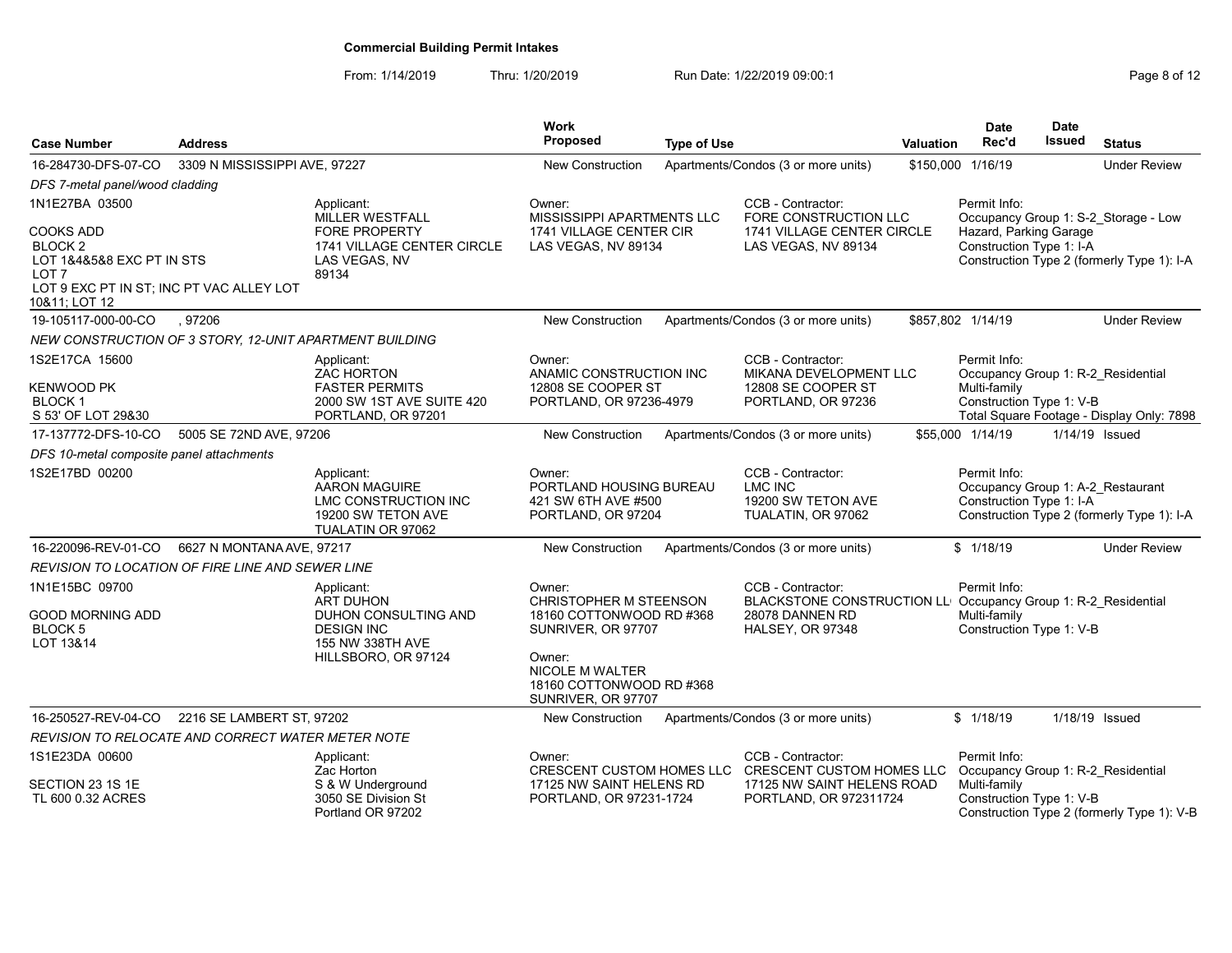|                                                     |                           |                                                                                                                           | <b>Work</b>                                                                     |                    |                                                                                                                                         |                     | Date                                                                                                                                            | <b>Date</b> |                                            |
|-----------------------------------------------------|---------------------------|---------------------------------------------------------------------------------------------------------------------------|---------------------------------------------------------------------------------|--------------------|-----------------------------------------------------------------------------------------------------------------------------------------|---------------------|-------------------------------------------------------------------------------------------------------------------------------------------------|-------------|--------------------------------------------|
| <b>Case Number</b>                                  | <b>Address</b>            |                                                                                                                           | <b>Proposed</b>                                                                 | <b>Type of Use</b> |                                                                                                                                         | Valuation           | Rec'd                                                                                                                                           | Issued      | <b>Status</b>                              |
| 19-105077-000-00-CO                                 | 3 SE 89TH AVE, 97216      |                                                                                                                           | New Construction                                                                |                    | Apartments/Condos (3 or more units)                                                                                                     | \$1,300,000 1/16/19 |                                                                                                                                                 |             | <b>Under Review</b>                        |
|                                                     |                           | NEW 3 STORY, 12 UNIT APARTMENT BUILDING, INCLUDES ASSOCIATED SITEWORK **MECHANICAL TO BE OBTAINED SEPARATELY**            |                                                                                 |                    |                                                                                                                                         |                     |                                                                                                                                                 |             |                                            |
| 1S2E04CD 04600<br>ANDERSON TR<br>LOT 6 EXC S 69.71' |                           | Applicant:<br><b>BOB SCHATZ</b><br>ALLUSA ARCHITECTURE<br>2118 SE DIVISION ST<br>PORTLAND, OR 97202                       | Owner:<br>87TH DIVISION LLC<br>8733 SE DIVISION ST #201<br>PORTLAND, OR 97266   |                    | Primary Contractor:<br>TO BID                                                                                                           |                     | Permit Info:<br>Occupancy Group 1: R-2 Residential<br>Multi-family<br>Construction Type 1: V-B<br>Total Square Footage - Display Only:<br>10218 |             |                                            |
| 19-106352-000-00-CO                                 | 14708 NE GLISAN ST, 97230 |                                                                                                                           | <b>New Construction</b>                                                         |                    | Apartments/Condos (3 or more units)                                                                                                     |                     | \$173,983 1/15/19                                                                                                                               |             | <b>Under Review</b>                        |
|                                                     |                           | 5 OF 5 NEW BUILDINGS COMMUNITY BUILDING WITH LAUNDRY AND BATHROOM ***MECHANICAL TO BE DEFERRED***                         |                                                                                 |                    |                                                                                                                                         |                     |                                                                                                                                                 |             |                                            |
| 1N2E36CA 11200<br>ASCOT AC<br>W 1/2 OF LOT 233      |                           | Applicant:<br><b>DOUG CIRCOSTA</b><br>DOUG CIRCOSTA ARCHITECT LLC CENTER INC<br>14670 SW FOREST DR<br>BEAVERTON, OR 97007 | Owner:<br>PORTLAND HABILITATION<br>5312 NE 148TH AVE<br>PORTLAND, OR 97230-3438 |                    | <b>Primary Contractor:</b><br><b>TO BID</b>                                                                                             |                     |                                                                                                                                                 |             |                                            |
| 19-106349-000-00-CO                                 | 14708 NE GLISAN ST, 97230 |                                                                                                                           | New Construction                                                                |                    | Apartments/Condos (3 or more units)                                                                                                     | \$1,070,670 1/15/19 |                                                                                                                                                 |             | <b>Under Review</b>                        |
|                                                     |                           | 4 OF 5 NEW BUILDINGS, 3 STORY, 12 UNIT APARTMENT BUILDING AND ASSOCIATED SITE WORK.***MECHANICAL TO BE DEFERRED***        |                                                                                 |                    |                                                                                                                                         |                     |                                                                                                                                                 |             |                                            |
| 1N2E36CA 11200                                      |                           | Applicant:<br><b>DOUG CIRCOSTA</b>                                                                                        | Owner:<br>PORTLAND HABILITATION                                                 |                    | Primary Contractor:<br>TO BID                                                                                                           |                     |                                                                                                                                                 |             |                                            |
| ASCOT AC<br>W 1/2 OF LOT 233                        |                           | DOUG CIRCOSTA ARCHITECT LLC CENTER INC<br>14670 SW FOREST DR<br>BEAVERTON, OR 97007                                       | 5312 NE 148TH AVE<br>PORTLAND, OR 97230-3438                                    |                    |                                                                                                                                         |                     |                                                                                                                                                 |             |                                            |
| 16-260841-DFS-05-CO                                 | 5800 SE 91ST AVE, 97266   |                                                                                                                           | <b>New Construction</b>                                                         |                    | Apartments/Condos (3 or more units)                                                                                                     |                     | \$55,000 1/17/19                                                                                                                                |             | 1/17/19 Issued                             |
| DFS 05-fall protection                              |                           |                                                                                                                           |                                                                                 |                    |                                                                                                                                         |                     |                                                                                                                                                 |             |                                            |
| 1S2E16CA 08900                                      |                           | Applicant:<br>Vic Lundmark<br><b>Walsh Construction</b><br>5800 SE 91ST AVE.<br>PORTLAND, OR<br>97266                     | Owner:<br>PDC DBA PROSPER PORTLAND<br>222 NW 5TH AVE<br>PORTLAND, OR 97209-3812 |                    | CCB - Contractor:<br><b>TOM MITCHELL</b><br><b>WALSH CONSTRUCTION CO</b><br><b>OREGON</b><br>2905 SW 1ST AVE<br>PORTLAND, OR 97201-4705 |                     | Permit Info:<br>Occupancy Group 1: R-2_Residential<br>Multi-family<br>Construction Type 1: V-A                                                  |             | Construction Type 2 (formerly Type 1): V-A |
| 16-260841-DFS-06-CO                                 | 5800 SE 91ST AVE, 97266   |                                                                                                                           | <b>New Construction</b>                                                         |                    | Apartments/Condos (3 or more units)                                                                                                     |                     | \$5,000 1/17/19                                                                                                                                 |             | 1/17/19 Issued                             |
| DFS 06-mechanical seismic                           |                           |                                                                                                                           |                                                                                 |                    |                                                                                                                                         |                     |                                                                                                                                                 |             |                                            |
| 1S2E16CA 08900                                      |                           | Applicant:<br>Vic Lundmark<br><b>Walsh Construction</b><br>5800 SE 91ST AVE.<br>PORTLAND, OR<br>97266                     | Owner:<br>PDC DBA PROSPER PORTLAND<br>222 NW 5TH AVE<br>PORTLAND, OR 97209-3812 |                    | CCB - Contractor:<br><b>TOM MITCHELL</b><br>WALSH CONSTRUCTION CO<br><b>OREGON</b><br>2905 SW 1ST AVE<br>PORTLAND, OR 97201-4705        |                     | Permit Info:<br>Occupancy Group 1: R-2 Residential<br>Multi-family<br>Construction Type 1: V-A                                                  |             | Construction Type 2 (formerly Type 1): V-A |
| 19-106343-000-00-CO                                 | 14708 NE GLISAN ST, 97230 |                                                                                                                           | <b>New Construction</b>                                                         |                    | Apartments/Condos (3 or more units)                                                                                                     |                     | \$856.536 1/15/19                                                                                                                               |             | <b>Under Review</b>                        |
|                                                     |                           | 3 OF 5 NEW BUILDINGS, 3 STORY, 12 UNIT APARTMENT BUILDING AND ASSOCIATED SITE WORK.***MECHANICAL TO BE DEFERRED***        |                                                                                 |                    |                                                                                                                                         |                     |                                                                                                                                                 |             |                                            |
| 1N2E36CA 11200                                      |                           | Applicant:<br><b>DOUG CIRCOSTA</b>                                                                                        | Owner:<br>PORTLAND HABILITATION                                                 |                    | Primary Contractor:<br>TO BID                                                                                                           |                     |                                                                                                                                                 |             |                                            |
| ASCOT AC<br>W 1/2 OF LOT 233                        |                           | DOUG CIRCOSTA ARCHITECT LLC CENTER INC<br>14670 SW FOREST DR<br>BEAVERTON, OR 97007                                       | 5312 NE 148TH AVE<br>PORTLAND, OR 97230-3438                                    |                    |                                                                                                                                         |                     |                                                                                                                                                 |             |                                            |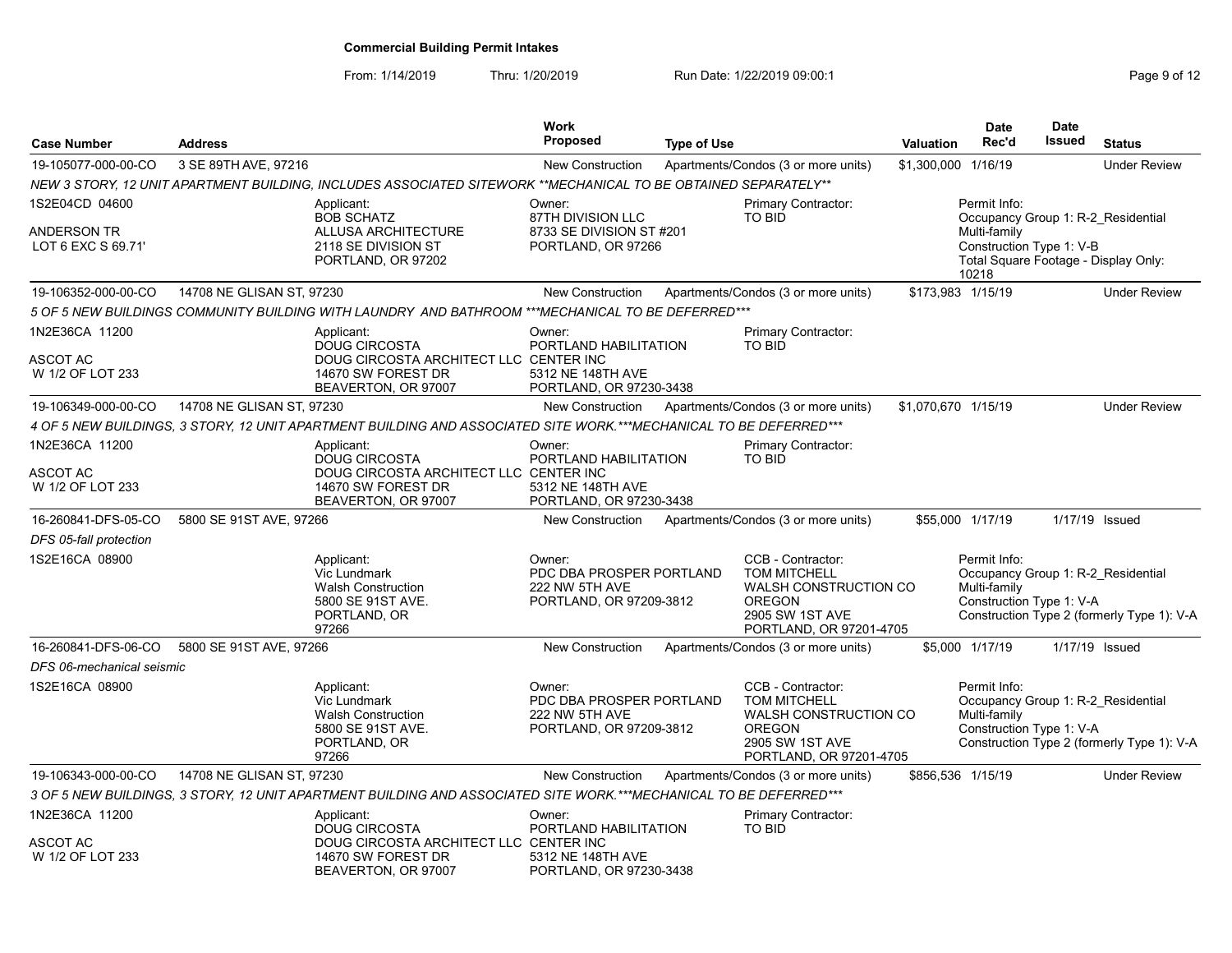From: 1/14/2019 Thru: 1/20/2019 Run Date: 1/22/2019 09:00:1<br>
Page 10 of 12

| <b>Case Number</b>                                         | <b>Address</b>             |                                                                                                                                                                | Work<br><b>Proposed</b>                                                               | <b>Type of Use</b> |                                                                            | <b>Valuation</b>    |                  | <b>Date</b><br>Rec'd                     | <b>Date</b><br>Issued | <b>Status</b>                                                     |
|------------------------------------------------------------|----------------------------|----------------------------------------------------------------------------------------------------------------------------------------------------------------|---------------------------------------------------------------------------------------|--------------------|----------------------------------------------------------------------------|---------------------|------------------|------------------------------------------|-----------------------|-------------------------------------------------------------------|
| 17-289829-REV-01-CO                                        | 1616 NE 45TH AVE, 97213    |                                                                                                                                                                | <b>New Construction</b>                                                               |                    | Apartments/Condos (3 or more units)                                        |                     | \$1/17/19        |                                          | 1/17/19 Issued        |                                                                   |
|                                                            |                            | REVISION TO EXCHANGE LOCATION OF WATER SERVICE AND FIRE LINE AND FIRE VAULT AT FRONTAGE TO ACCOMODATE EXISTING TREE ROOTS, RELOCATE 32 SF TRASH ENCLOSURE FROM |                                                                                       |                    |                                                                            |                     |                  |                                          |                       |                                                                   |
| 1N2E30CC 11500                                             |                            | Applicant:                                                                                                                                                     | Owner:                                                                                |                    | CCB - Contractor:                                                          |                     |                  | Permit Info:                             |                       |                                                                   |
| <b>STROUD</b><br>BLOCK <sub>2</sub><br>LOT 13 EXC PT IN ST |                            | <b>RYAN PICKREL</b><br><b>FASTER PERMITS</b><br>2000 SW 1ST AVE #420<br>PORTLAND OR 97201                                                                      | <b>K&amp;C CUSTOM HOMES LLC</b><br>3333 NE SANDY BLVD #206<br>PORTLAND, OR 97232-1854 |                    | K & C CUSTOM HOMES LLC<br>3333 NE SANDY BLVD STE 206<br>PORTLAND, OR 97232 |                     |                  | Multi-family<br>Construction Type 1: V-B |                       | Occupancy Group 1: R-2 Residential                                |
| 19-106332-000-00-CO                                        | 14708 NE GLISAN ST, 97230  |                                                                                                                                                                | <b>New Construction</b>                                                               |                    | Apartments/Condos (3 or more units)                                        | \$1,108,908 1/15/19 |                  |                                          |                       | <b>Under Review</b>                                               |
|                                                            |                            | 2 OF 5 NEW BUILDINGS, 3 STORY, 12 UNIT APARTMENT BUILDING AND ASSOCIATED SITE WORK.***MECHANICAL TO BE DEFERRED***                                             |                                                                                       |                    |                                                                            |                     |                  |                                          |                       |                                                                   |
| 1N2E36CA 11200                                             |                            | Applicant:                                                                                                                                                     | Owner:                                                                                |                    | Primary Contractor:                                                        |                     |                  |                                          |                       |                                                                   |
| <b>ASCOT AC</b><br>W 1/2 OF LOT 233                        |                            | <b>DOUG CIRCOSTA</b><br>DOUG CIRCOSTA ARCHITECT LLC CENTER INC<br>14670 SW FOREST DR<br>BEAVERTON, OR 97007                                                    | PORTLAND HABILITATION<br>5312 NE 148TH AVE<br>PORTLAND, OR 97230-3438                 |                    | TO BID                                                                     |                     |                  |                                          |                       |                                                                   |
| 16-135209-REV-01-CO                                        | 2720 SE STEELE ST, 97202   |                                                                                                                                                                | <b>New Construction</b>                                                               |                    | Apartments/Condos (3 or more units)                                        |                     | \$1/17/19        |                                          |                       | <b>Under Review</b>                                               |
|                                                            |                            | REVISION TO CHANGE ROOF FRAMING TO MATCH 16-135209-DFS-01-CO FOR ROOF TRUSSES IN RESPONSE TO CHECKSHEET                                                        |                                                                                       |                    |                                                                            |                     |                  |                                          |                       |                                                                   |
| 1S1E13BC 02400                                             |                            | Applicant:                                                                                                                                                     | Owner:                                                                                |                    | CCB - Contractor:                                                          |                     |                  | Permit Info:                             |                       |                                                                   |
| SECTION 13 1S 1E<br>TL 2400 0.09 ACRES                     |                            | <b>RYAN PICKREL</b><br><b>FASTER PERMITS</b><br>2000 SW 1ST AVE #420                                                                                           | <b>MICHAEL SMIRA</b><br>2521 SE 64TH AVE<br>PORTLAND, OR 97206                        |                    | <b>SCOTT COLLINS</b><br><b>BRIDGETOWN EQUITY</b><br>CONSTRUCTION INC       |                     |                  | Multi-family<br>Construction Type 1: V-B |                       | Occupancy Group 1: R-2 Residential                                |
|                                                            |                            | PORTLAND OR 97201                                                                                                                                              |                                                                                       |                    | PO BOX 33408<br>PORTLAND, OR 97292                                         |                     |                  |                                          |                       | Construction Type 2 (formerly Type 1): V-B                        |
| 16-251795-DFS-04-CO                                        | 310 SE 12TH AVE, 97214     |                                                                                                                                                                | <b>New Construction</b>                                                               |                    | Apartments/Condos (3 or more units)                                        |                     | \$10,000 1/17/19 |                                          |                       | <b>Under Review</b>                                               |
| DFS FOR FABRICATION OF SHIPLADDERS                         |                            |                                                                                                                                                                |                                                                                       |                    |                                                                            |                     |                  |                                          |                       |                                                                   |
| 1N1E35CD 09200                                             |                            | Applicant:<br><b>Bob Nichol</b>                                                                                                                                | Owner:<br>NBP 310 SE 12TH LLC                                                         |                    | CCB - Contractor:<br>PATH CONSTRUCTION LLC                                 |                     |                  | Permit Info:                             |                       | Occupancy Group 1: R-2 Residential                                |
| <b>AIKENS</b>                                              |                            | Path Development                                                                                                                                               | 9 SE 3RD AVE #100                                                                     |                    | 0425 SW IOWA ST                                                            |                     |                  | Multi-family                             |                       |                                                                   |
| BLOCK 263<br><b>LOT 1-4</b>                                |                            | 0425 SW lowa St<br>Portland, OR 97214                                                                                                                          | PORTLAND, OR 97214                                                                    |                    | PORTLAND, OR 97239                                                         |                     |                  | Construction Type 1: V-A                 |                       | Construction Type 2 (formerly Type 1): V-A                        |
| 18-145019-DFS-01-CO                                        | 3301 SE DIVISION ST, 97202 |                                                                                                                                                                | <b>New Construction</b>                                                               |                    | Apartments/Condos (3 or more units)                                        |                     | \$5.000 1/17/19  |                                          |                       | <b>Under Review</b>                                               |
| <b>DFS FOR PT DECK</b>                                     |                            |                                                                                                                                                                |                                                                                       |                    |                                                                            |                     |                  |                                          |                       |                                                                   |
| 1S1E01CD 23700                                             |                            | Applicant:<br><b>DAN WILLIAMS</b>                                                                                                                              | Owner:<br><b>DIVISION TWO LLC</b>                                                     |                    | CCB - Contractor:<br><b>LMC INC</b>                                        |                     |                  | Permit Info:                             |                       | Occupancy Group 1: R-2 Residential                                |
| <b>HORIZON</b>                                             |                            | <b>FASTER PERMITS</b>                                                                                                                                          | 422 NW 13TH AVE PMB 808                                                               |                    | 19200 SW TETON AVE                                                         |                     |                  | Multi-family                             |                       |                                                                   |
| BLOCK 4<br>LOT <sub>10</sub>                               |                            | 2000 SW 1ST AVE SUITE 420<br>PORTLAND OR 97201                                                                                                                 | PORTLAND, OR 97209                                                                    |                    | TUALATIN, OR 97062                                                         |                     |                  | Construction Type 1: V-A                 |                       |                                                                   |
| 19-106323-000-00-CO                                        | 14708 NE GLISAN ST. 97230  |                                                                                                                                                                | New Construction                                                                      |                    | Apartments/Condos (3 or more units)                                        | \$588,868 1/15/19   |                  |                                          |                       | Construction Type 2 (formerly Type 1): V-A<br><b>Under Review</b> |
|                                                            |                            | 1 OF 5 NEW BUILDINGS, 3 STORY, 8 UNIT APARTMENT BUILDING AND ASSOCIATED SITE WORK.***MECHANICAL TO BE DEFERRED***                                              |                                                                                       |                    |                                                                            |                     |                  |                                          |                       |                                                                   |
| 1N2E36CA 11200                                             |                            | Applicant:                                                                                                                                                     | Owner:                                                                                |                    | <b>Primary Contractor:</b>                                                 |                     |                  |                                          |                       |                                                                   |
| <b>ASCOT AC</b><br>W 1/2 OF LOT 233                        |                            | <b>DOUG CIRCOSTA</b><br>DOUG CIRCOSTA ARCHITECT LLC CENTER INC<br>14670 SW FOREST DR                                                                           | PORTLAND HABILITATION<br>5312 NE 148TH AVE                                            |                    | <b>TO BID</b>                                                              |                     |                  |                                          |                       |                                                                   |
|                                                            |                            | BEAVERTON, OR 97007                                                                                                                                            | PORTLAND, OR 97230-3438                                                               |                    |                                                                            |                     |                  |                                          |                       |                                                                   |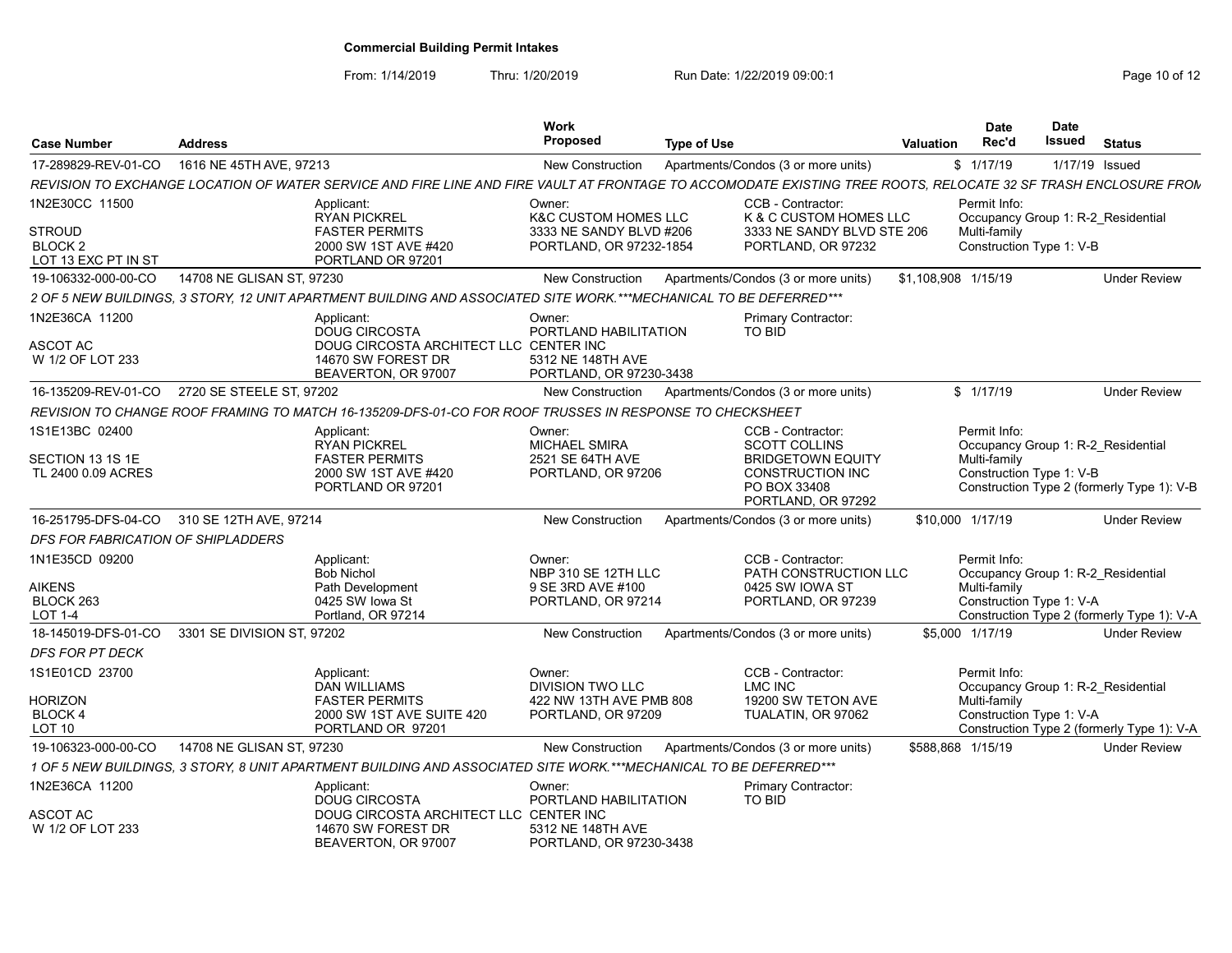| <b>Case Number</b>                                                                              | <b>Address</b>                                        |                                                                                                                                                                     | Work<br>Proposed                                                                                                                                                        | <b>Type of Use</b>                                                                                                                                       | <b>Valuation</b>  | <b>Date</b><br>Rec'd                                                                             | <b>Date</b><br>Issued | <b>Status</b>                                                                      |
|-------------------------------------------------------------------------------------------------|-------------------------------------------------------|---------------------------------------------------------------------------------------------------------------------------------------------------------------------|-------------------------------------------------------------------------------------------------------------------------------------------------------------------------|----------------------------------------------------------------------------------------------------------------------------------------------------------|-------------------|--------------------------------------------------------------------------------------------------|-----------------------|------------------------------------------------------------------------------------|
| 17-118320-REV-05-CO                                                                             | 1378 NW 18TH AVE, 97209                               |                                                                                                                                                                     | <b>New Construction</b>                                                                                                                                                 | Apartments/Condos (3 or more units)                                                                                                                      |                   | \$1/15/19                                                                                        | 1/15/19 Issued        |                                                                                    |
|                                                                                                 | Rev 05-revision to storm line. See attached narrative |                                                                                                                                                                     |                                                                                                                                                                         |                                                                                                                                                          |                   |                                                                                                  |                       |                                                                                    |
| 1N1E33AB 04100                                                                                  |                                                       | Applicant:<br><b>MARCUS LIMA</b><br><b>GBD ARCHITECTS</b><br>1120 NW COUCH ST SUITE 300<br>PORTLAND OR 97209                                                        | Owner:<br>KELLER HOLLAND PETTYGROVE<br>1111 MAIN ST #700<br>VANCOUVER, WA 98660-2970<br>Owner:<br><b>INVESTORS LLC</b><br>1111 MAIN ST #700<br>VANCOUVER, WA 98660-2970 | CCB - Contractor:<br>HOLLAND CONSTRUCTION INC<br>1111 MAIN ST SUITE 700<br>VANCOUVER, WA 98660                                                           |                   | Permit Info:<br>Occupancy Group 1: R-2 Residential<br>Multi-family<br>Construction Type 1: III-A |                       | Construction Type 2 (formerly Type 1): I-A                                         |
| 17-129106-REV-02-CO                                                                             | 1375 N WYGANT ST. 97217                               |                                                                                                                                                                     | New Construction                                                                                                                                                        | Apartments/Condos (3 or more units)                                                                                                                      |                   | \$1/14/19                                                                                        |                       | <b>Under Review</b>                                                                |
|                                                                                                 |                                                       | REVISION TO FLOOR JOIST MANUFACTURER, RELOCATE TRASH ROOM AND ADD ELECTRICAL ROOM IN BASEMENT, MODIFY WINDOWS ON EAST, WEST, AND SOUTH ELEVATIONS                   |                                                                                                                                                                         |                                                                                                                                                          |                   |                                                                                                  |                       |                                                                                    |
| 1N1E22BC 07900<br>M PATTONS ADD & 2ND<br><b>BLOCK7</b><br>LOT <sub>1</sub>                      |                                                       | Applicant:<br><b>CHUCK OHARA</b><br>19215 SE 34TH ST #106 PMB261<br>CAMAS, WA 98607                                                                                 | Owner:<br>4806 N MARYLAND LLC<br>PMB 261 19215 SE 34TH ST #106<br>CAMAS, WA 98607-8830                                                                                  | CCB - Contractor:<br><b>GOLDEN AIRWALL INC</b><br>PO BOX 1250<br>CLACKAMAS, OR 97015                                                                     |                   | Permit Info:<br>Occupancy Group 1: R-2 Residential<br>Multi-family<br>Construction Type 1: V-B   |                       | Construction Type 2 (formerly Type 1): V-B                                         |
|                                                                                                 | 16-254206-REV-07-CO 80 NE 14TH AVE, 97232             |                                                                                                                                                                     | <b>New Construction</b>                                                                                                                                                 | Apartments/Condos (3 or more units)                                                                                                                      |                   | \$1/18/19                                                                                        | 1/18/19 Issued        |                                                                                    |
| REV 07-revise dfs list on S1.00.                                                                |                                                       |                                                                                                                                                                     |                                                                                                                                                                         |                                                                                                                                                          |                   |                                                                                                  |                       |                                                                                    |
| 1N1E35DB 08300<br><b>MARSHALLS ADD</b><br>BLOCK 307<br>LOT 1 EXC PT IN ST<br>LOT 2&3<br>LOT 6-8 | LOT 4 EXC PT IN STS; LOT 5 EXC PT IN ST;              | Applicant:<br><b>RYAN BARTLETT</b><br>1337 E BURNSIDE ST.<br>PORTLAND, OR<br>97232                                                                                  | Owner:<br><b>BURNSIDE INVESTORS LLC</b><br>2525 E CAMELBACK RD #500<br>PHOENIX, AZ 85016                                                                                |                                                                                                                                                          |                   | Permit Info:<br>Occupancy Group 1: R-2 Residential<br>Multi-family<br>Construction Type 1: III-A |                       | Construction Type 2 (formerly Type 1): I-A                                         |
|                                                                                                 | 17-176535-REV-03-CO  1470 NW OVERTON ST, 97209        |                                                                                                                                                                     | <b>New Construction</b>                                                                                                                                                 | Apartments/Condos (3 or more units)                                                                                                                      |                   | \$1,000 1/14/19                                                                                  |                       | <b>Under Review</b>                                                                |
|                                                                                                 |                                                       | VALUE-ADDED REVISION TO 1ST & 2ND LEVEL OF EAST AND WEST SHELL TENANT SPACES "RENT A" AND "RENT C" TO CHANGE OCCUPANCY FROM B TO R-2 LIVE/WORK, ON LEVEL 2 SUITE 20 |                                                                                                                                                                         |                                                                                                                                                          |                   |                                                                                                  |                       |                                                                                    |
| 1N1E33AA 02101<br><b>COUCHS ADD</b><br>BLOCK 213<br>LOT 6&7                                     |                                                       | Applicant:<br><b>MIKE COYLE</b><br><b>FASTER PERMITS</b><br>2000 SW 1ST AVE, SUITE 420<br>PORTLAND, OR 97201                                                        | Owner:<br>PEARL DISTRICT APARTMENTS<br><b>LLC</b><br>86325 WILD TURKEY WAY<br><b>EUGENE, OR 97402</b>                                                                   | CCB - Contractor:<br><b>ESSEX GENERAL</b><br><b>CONSTRUCTION INC</b><br>4284 W 7TH AVE<br><b>EUGENE, OR 97402</b>                                        |                   | Permit Info:<br>Hazard, Parking Garage<br>Construction Type 1: I-A                               |                       | Occupancy Group 1: S-2_Storage - Low<br>Construction Type 2 (formerly Type 1): I-A |
|                                                                                                 | 17-160571-DFS-09-CO 7 SE STARK ST, 97214              |                                                                                                                                                                     | New Construction                                                                                                                                                        | <b>Business</b>                                                                                                                                          | \$240,000 1/14/19 |                                                                                                  |                       | <b>Under Review</b>                                                                |
| DFS 9 - curtain wall levels 1-3                                                                 |                                                       |                                                                                                                                                                     |                                                                                                                                                                         |                                                                                                                                                          |                   |                                                                                                  |                       |                                                                                    |
| 1N1E34DD 04200                                                                                  |                                                       | Applicant:<br><b>MOLLY KLIER</b><br><b>HOFFMAN CONSTRUCTION</b><br><b>1225 NE 2ND AVE</b><br>PORTLAND, OR 97232                                                     | Owner:<br><b>87 STARK STREET LLC</b><br>1121 SW SALMON ST 5TH FLR<br>PORTLAND, OR 97205-2022                                                                            | CCB - Contractor:<br><b>ERIC HOFFMAN</b><br><b>HOFFMAN CONSTRUCTION</b><br><b>COMPANY OF AMERICA</b><br>805 SW BROADWAY SUITE 2100<br>PORTLAND, OR 97205 |                   | Permit Info:<br>Hazard, Parking Garage<br>Construction Type 1: I-B                               |                       | Occupancy Group 1: S-2_Storage - Low<br>Construction Type 2 (formerly Type 1): I-B |